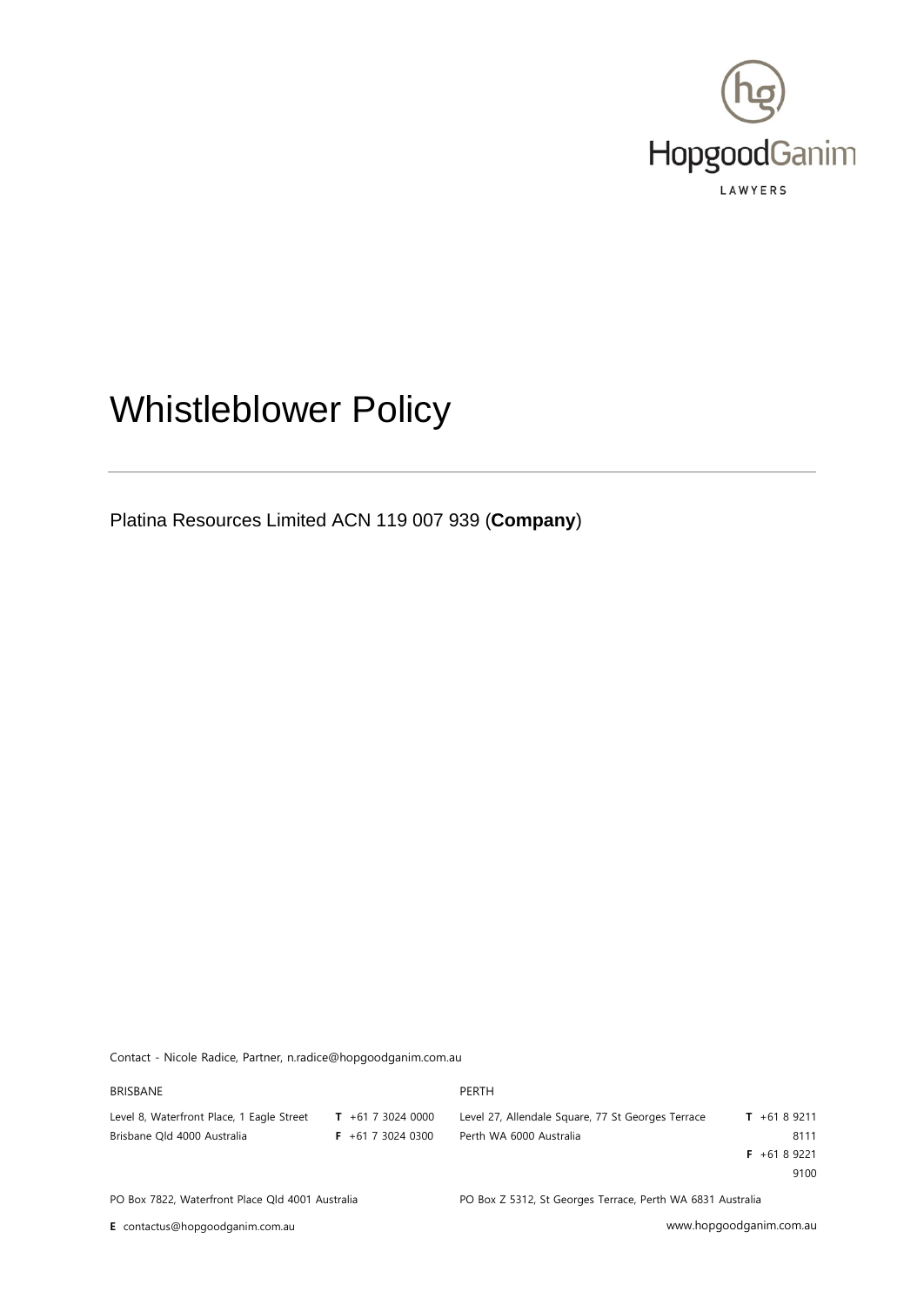

| 1.             |      |                                                                            |  |
|----------------|------|----------------------------------------------------------------------------|--|
| 2.             |      |                                                                            |  |
|                | 2.1  |                                                                            |  |
|                | 2.2  |                                                                            |  |
|                | 2.3  |                                                                            |  |
| 3.             |      |                                                                            |  |
|                | 3.1  |                                                                            |  |
|                | 3.2  |                                                                            |  |
| 4.             |      |                                                                            |  |
|                | 4.1  |                                                                            |  |
|                | 4.2  |                                                                            |  |
| 5.             |      |                                                                            |  |
|                | 5.1  |                                                                            |  |
|                | 5.2  |                                                                            |  |
|                | 5.3  |                                                                            |  |
|                | 5.4  |                                                                            |  |
| 6.             |      |                                                                            |  |
|                | 6.1  |                                                                            |  |
|                | 6.2  |                                                                            |  |
| 7 <sub>1</sub> |      |                                                                            |  |
| 8.             |      |                                                                            |  |
|                | 8.1  |                                                                            |  |
|                | 8.2  |                                                                            |  |
|                | 8.3  |                                                                            |  |
|                | 8.4  |                                                                            |  |
| 9.             |      |                                                                            |  |
| 10.            |      |                                                                            |  |
| 11.            |      |                                                                            |  |
|                | 11.1 |                                                                            |  |
|                | 11.2 |                                                                            |  |
|                | 11.3 |                                                                            |  |
|                | 11.4 |                                                                            |  |
|                | 11.5 |                                                                            |  |
|                | 11.6 | How the investigation findings will be documented, reported internally and |  |
|                |      |                                                                            |  |
| 12.            |      |                                                                            |  |
| 13.            |      |                                                                            |  |
|                | 13.1 |                                                                            |  |
|                | 13.2 |                                                                            |  |
| 14.            |      |                                                                            |  |
|                | 14.1 |                                                                            |  |
|                | 14.2 |                                                                            |  |
|                | 14.3 |                                                                            |  |
|                | 14.4 |                                                                            |  |
|                |      |                                                                            |  |
|                |      |                                                                            |  |
|                |      |                                                                            |  |
|                |      |                                                                            |  |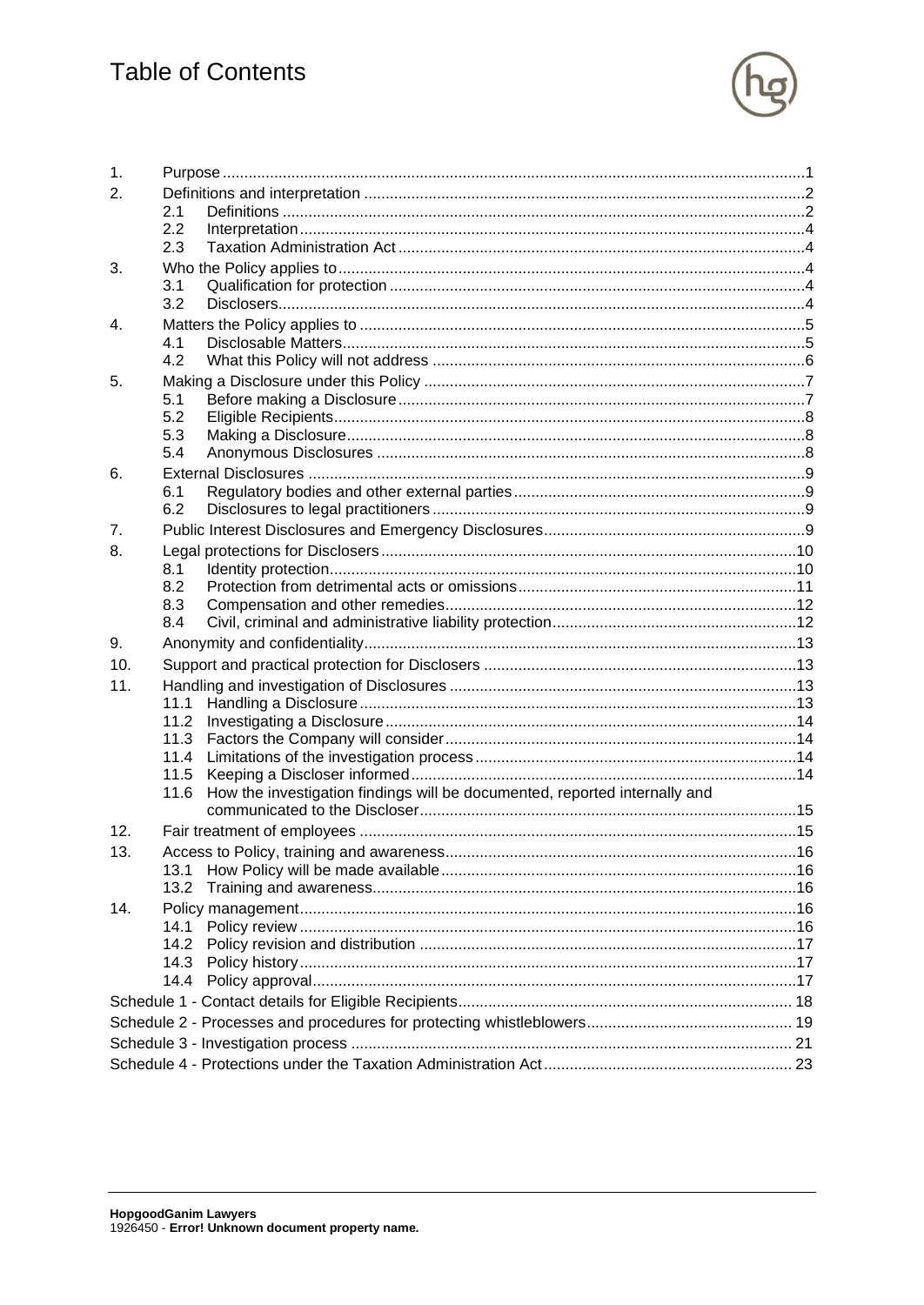

### <span id="page-2-0"></span>**1. Purpose**

Platina Resources Limited ACN 119 007 939 (**Company**) is committed to the highest standards of conduct and ethical behaviour in all of our business activities and to promoting and supporting a culture of honest and ethical behaviour, corporate compliance and good corporate governance across the Company. As part of that commitment, the Company has established this Whistleblower Policy (**Policy**), in compliance with applicable laws and practices.

This Policy is an important tool for helping the Company to identify wrongdoing that may not be uncovered unless there is a safe and secure means for disclosing wrongdoing. The Company encourages Disclosers who are aware of possible wrongdoing to report it in accordance with this Policy.

The purpose of this Policy is to:

- (a) provide information about the protections available to Disclosers;
- (b) encourage more Disclosures of wrongdoing;
- (c) help deter wrongdoing, in line with the Company's risk management and governance framework;
- (d) ensure individuals who disclose wrongdoing can do so safely, securely and with confidence that they will be protected and supported;
- (e) ensure Disclosures are dealt with appropriately and on a timely basis;
- (f) provide transparency around the Company's framework for receiving, handling and investigating Disclosures;
- (g) support the Company's values;
- (h) support the Company's long-term sustainability and reputation;
- (i) meet the entity's legal and regulatory obligations;
- (j) describe the channels though which Disclosures may be made;
- (k) provide for the process for investigating and dealing with Disclosures and how the Company will support Disclosers and protect them from Detriment; and
- (l) align with the ASX Corporate Governance Principles and Recommendations and relevant standards.

This Policy is intended to supplement all applicable laws, rules and other corporate policies including, without limitation, the Company's Corporate Governance Charter.

This Policy does not form part of any contract of employment or any industrial instrument.

**Note**: There are certain differences between the whistleblower protections that exist under the Corporations Act and the whistleblower protections that exist under the Taxation Administration Act. Please read this Policy carefully before making a Disclosure to ensure that you understand what is required in order for you to be afforded adequate protection.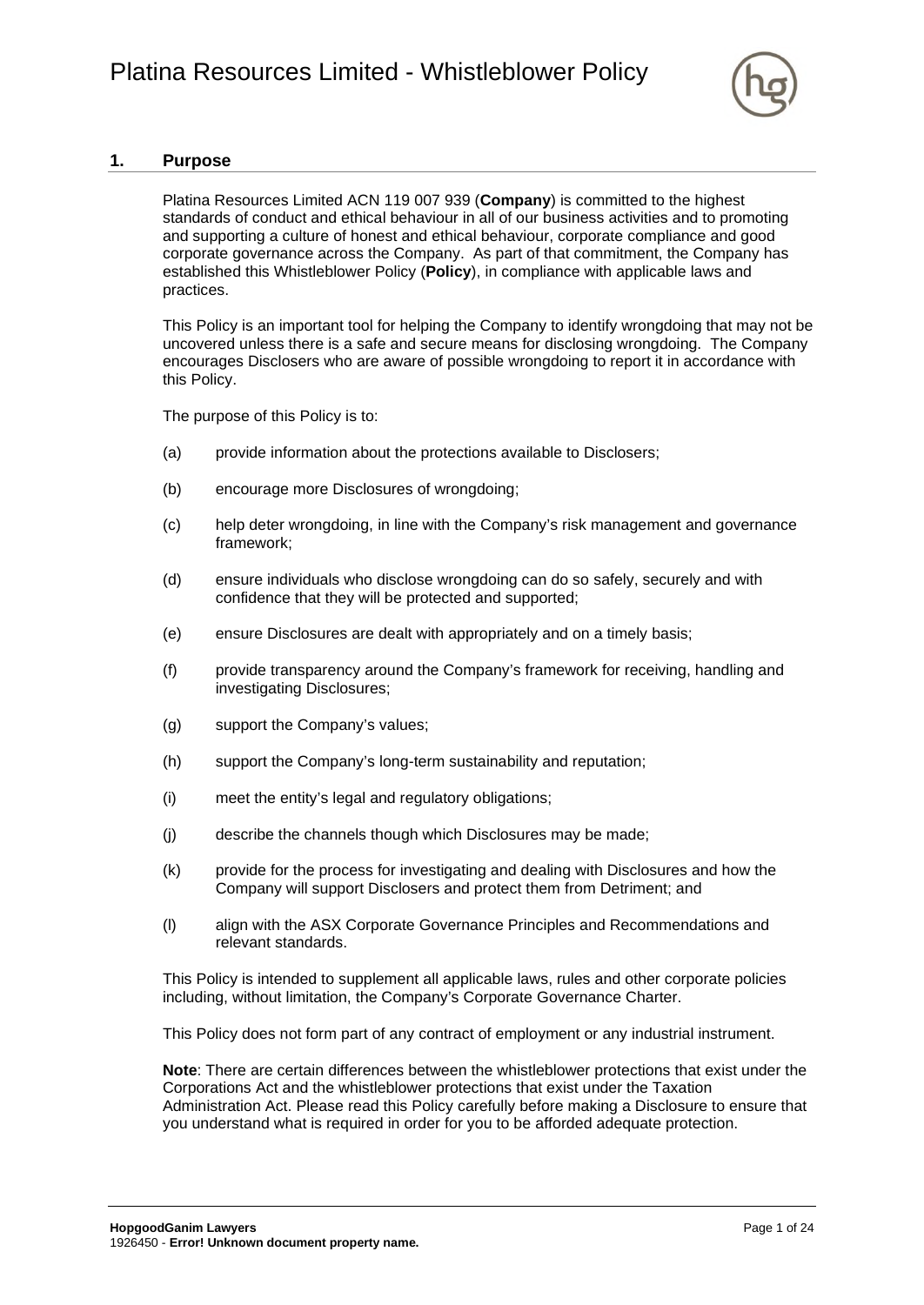

# <span id="page-3-0"></span>**2. Definitions and interpretation**

#### <span id="page-3-1"></span>2.1 **Definitions**

In this Policy:

**APRA** means the Australian Prudential Regulation Authority.

**ASIC** means the Australian Securities and Investments Commission.

**Associate** has the meaning given to that term under the Corporations Act.

**ATO** means the Australian Tax Office.

**Audit Committee** means the audit and risk management committee of the Board from time to time.

**Board** means the board of Directors of the Company from time to time.

**Chairman** means the person appointed by the Board as chairman from time to time.

**Company** means Platina Resources Limited ACN 119 007 939.

**Company Secretary** means a person appointed by the Company to be the company secretary.

**Corporations Act** means the *Corporations Act 2001* (Cth).

**Corporations Regulations** means *Corporations Regulations 2001* (Cth).

**Detriment** has the meaning given in section 1317ADA of the Corporations Act, which may include, without limitation:

- (a) dismissal of an employee;
- (b) injury of an employee in his or her employment;
- (c) alteration of an employee's position or duties to his or her disadvantage;
- (d) discrimination between an employee and other employees of the same employer;
- (e) harassment or intimidation of a person;
- (f) harm or injury to a person, including psychological harm;
- (g) damage to a person's reputation;
- (h) damage to a person's business or financial position; or
- **(i)** any other damage to a person.

**Detrimental Conduct** means conduct, or a threat to engage in conduct, that causes Detriment to a Discloser.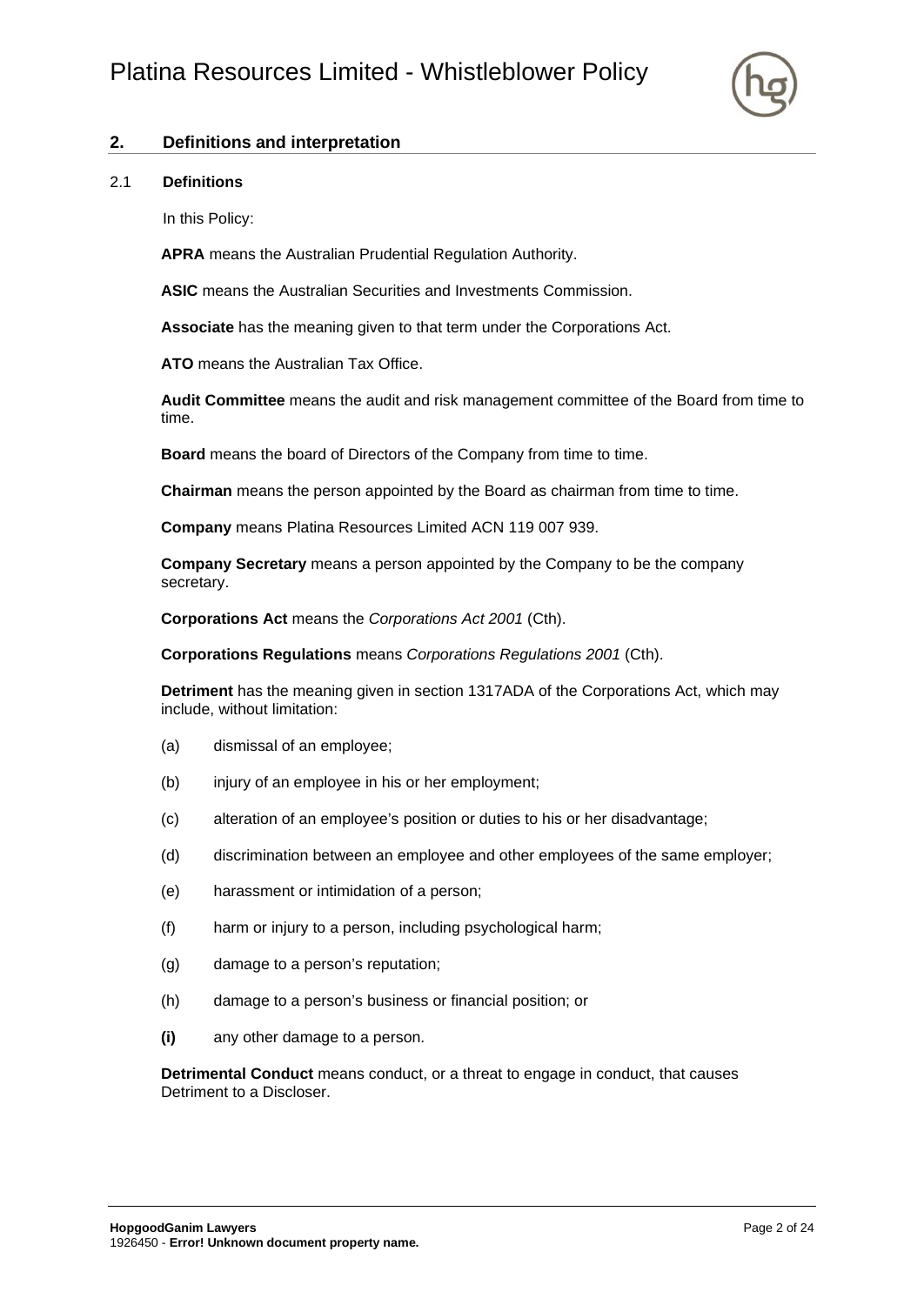# Platina Resources Limited - Whistleblower Policy



**Director** means any person holding the position of a director of the Company and includes an alternate director and Directors means the directors for the time being of the Company or as the context permits such number of them as have authority to act for the Company.

**Disclosable Matter** has the meaning given to that term by clause [4.1](#page-6-1) of this Policy.

**Discloser** means a person who makes a Disclosure in accordance with section 1317AA of the Corporations Act and is a person listed in clause [3.2](#page-5-4) of this Policy.

**Disclosure** means a disclosure of information relating to a Disclosable Matter.

**Eligible Recipient** has the meaning given to that term by clause [5.2\(b\)](#page-9-3) of this Policy.

**Emergency Disclosure** has the meaning given to that term by clause  $7(c)$  of this Policy.

**Journalist** means a person who is working in a professional capacity as a journalist for any of the following:

- (a) a newspaper or magazine;
- (b) a radio or television broadcasting service;
- (c) an electronic service (including a service provided through the internet) that:
	- (1) is operated on a commercial basis, or operated by a body that provides a national broadcasting service (within the meaning of the *Broadcasting Services Act 1992* (Cth)); and
	- **(2)** is similar to a newspaper, magazine or radio or television broadcast.

**Officer** has the meaning given to that term by section 9 of the Corporations Act.

**Misconduct** includes fraud, negligence, default, breach of trust and breach of duty.

**Personnel** means Officers, Senior Managers or employees of the Company.

**Personal Work-Related Grievance** means a grievance that:

- (a) relates to the Discloser's current or former employment and has, or tends to have, implications for the Discloser personally;
- (b) does not have any significant implications for the Company to which the grievance relates, or another regulated entity under part 9.4AAA of the Corporations Act, that do not relate to the Discloser; and
- (c) does not concern conduct, or alleged conduct, referred to in section  $1317AA(5)(c)$ , (d), (e) or (f) of the Corporations Act.

**Policy** means this Whistleblower Policy.

**Public Interest Disclosure** has the meaning given to that term by clause [7\(b\)](#page-10-4) of this Policy.

**Related Body Corporate** has the meaning given to that term under the Corporations Act.

**Senior Manager** means a person (other than an Officer of the Company) who makes, or participates in making, decisions that affect the whole, or a substantial part, of the business of the Company, or who has the capacity to affect significantly the Company's financial standing.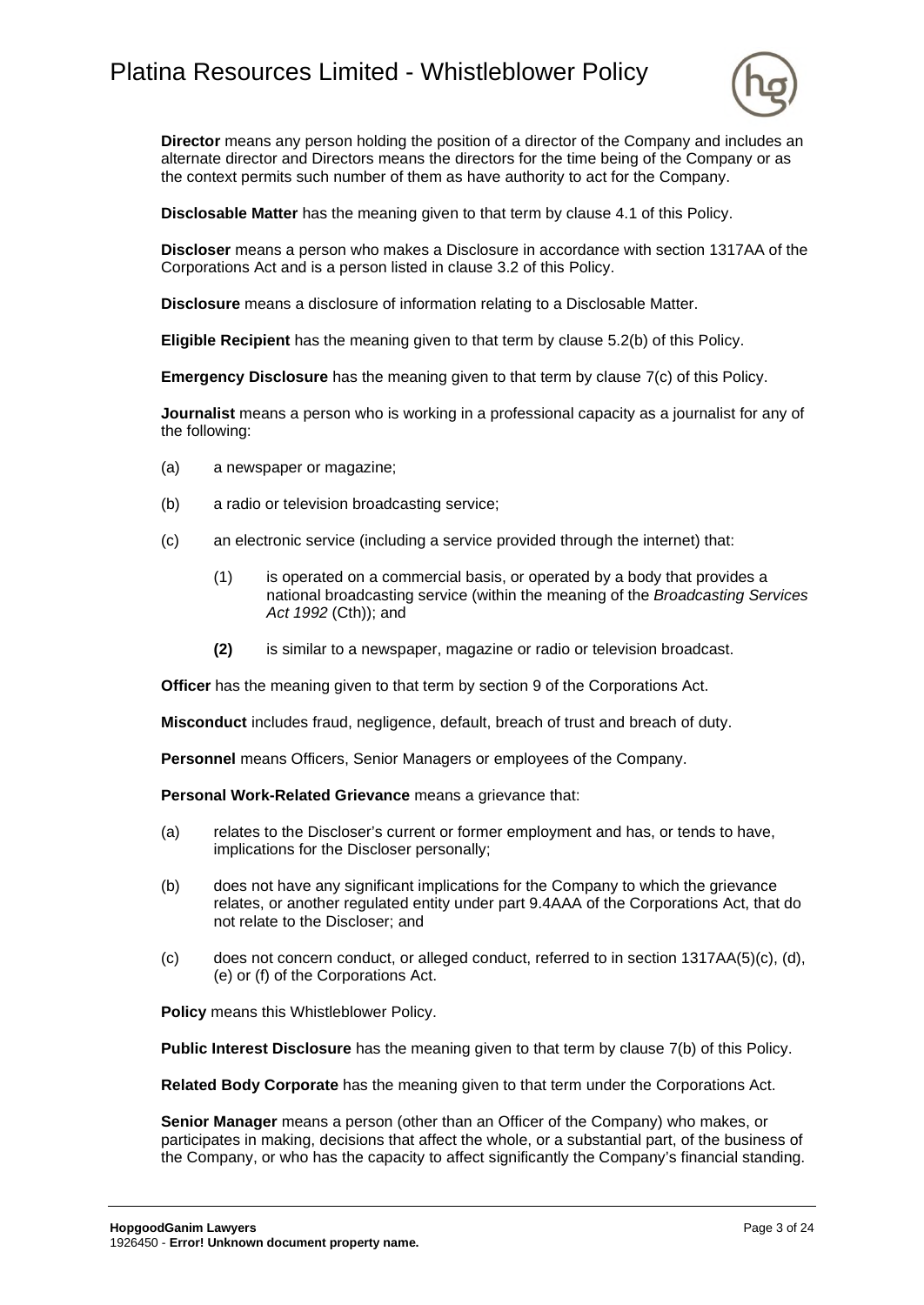

## **Taxation Administration Act** means the *Taxation Administration Act 1953* (Cth).

#### <span id="page-5-0"></span>2.2 **Interpretation**

Unless the contrary intention appears, a reference in this Policy to:

- (a) the singular includes the plural and vice versa;
- (b) one gender includes the others;
- (c) an item, recital, clause, subclause, paragraph, schedule or attachment is to an item, recital, clause, subclause, paragraph of, or schedule or attachment to, this Policy and a reference to this Policy includes any schedule or attachment; and
- (d) headings are for ease of reference only and do not affect the meaning or interpretation of this Policy.

#### <span id="page-5-1"></span>2.3 **Taxation Administration Act**

Certain disclosures of information may have protection under whistleblower provisions in the Taxation Administration Act. Set out in [Schedule 3](#page-24-0) is a summary of these protections, which is not exhaustive or intended to override the regulatory protections under the Taxation Administration Act. Any matter that should be dealt with under the Taxation Administration Act provisions, will be handled in that manner by the Company. The Company may deal with any disclosure made under the Taxation Administration Act in the manner contemplated by this Policy.

#### <span id="page-5-2"></span>**3. Who the Policy applies to**

#### <span id="page-5-3"></span>3.1 **Qualification for protection**

- (a) A Discloser qualifies for protection as a whistleblower under the Corporations Act if they are a Discloser in relation to the Company and:
	- (1) they have made a Disclosure relating to a Disclosable Matter:
		- (A) directly to an Eligible Recipient; or
		- (B) to ASIC, APRA or another Commonwealth Body prescribed by the Corporations Regulations for the purposes of s 1317AA(1)(b) of the Corporations Act;
	- (2) they have made a Disclosure to a legal practitioner for the purposes of obtaining legal advice or legal representation about the operation of the whistleblower provisions in the Corporations Act; or
	- (3) they have made an Emergency Disclosure or Public Interest Disclosure.

#### <span id="page-5-4"></span>3.2 **Disclosers**

An individual is a Discloser for the purposes of this Policy if the individual is, or has been, any of the following:

- <span id="page-5-5"></span>(a) an Officer of the Company;
- (b) an employee of the Company (including permanent, part-time, fixed-term or temporary employees, interns, secondees and managers);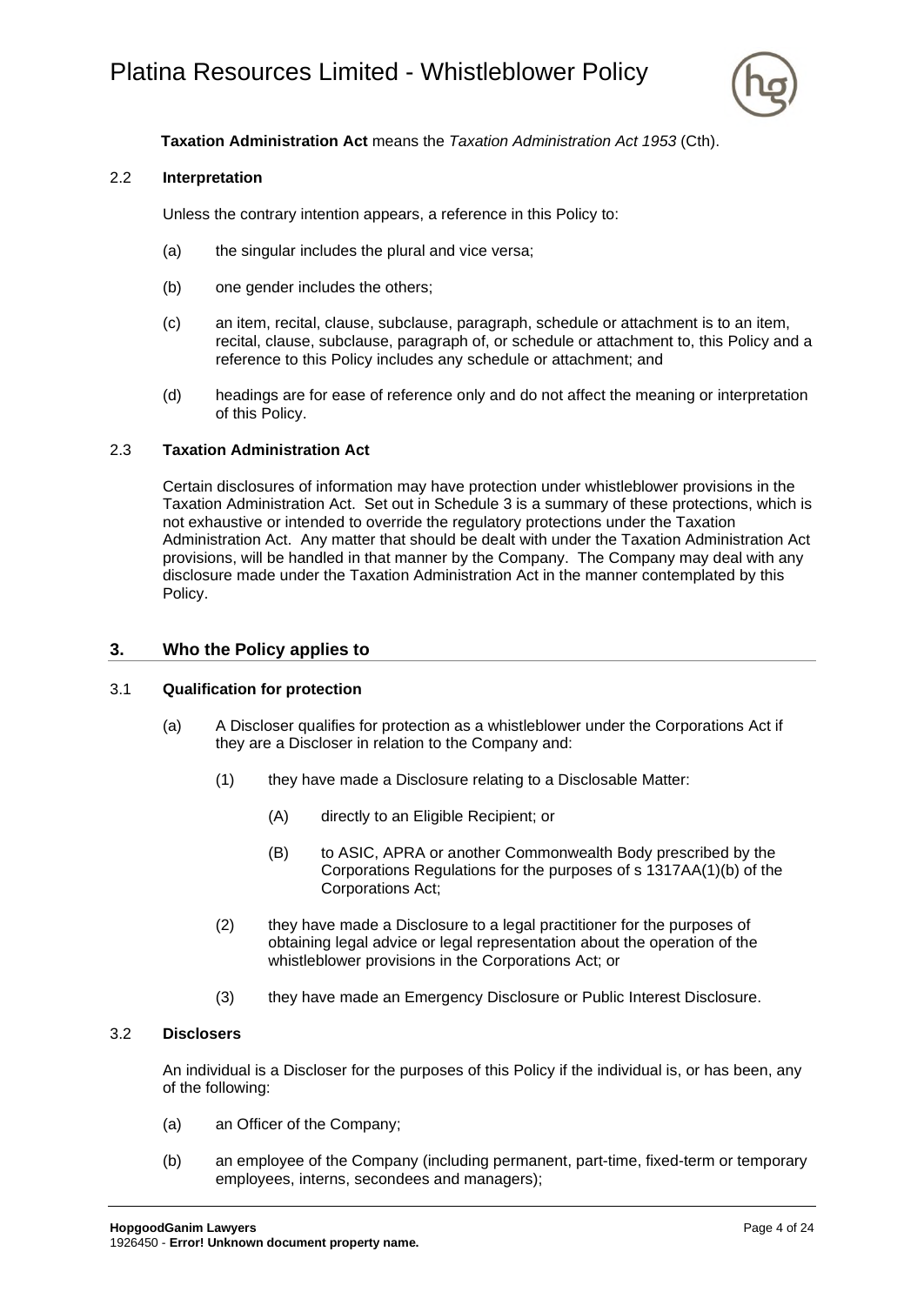

- (c) an individual who supplies services or goods to the Company (whether paid or unpaid) (e.g. current and former contractors, consultants, service providers and business partners);
- (d) an employee of a person that supplies goods or services to the Company (whether paid or unpaid);
- <span id="page-6-2"></span>(e) an individual who is an Associate of the Company;
- (f) a relative, dependant or spouse of an individual referred to in any of paragraphs [\(a\)](#page-5-5) to [\(e\)](#page-6-2) above; and
- (g) an individual prescribed by the Corporations Regulations for the purposes of section 1317AAA(i) of the Corporations Act.

#### <span id="page-6-0"></span>**4. Matters the Policy applies to**

#### <span id="page-6-1"></span>4.1 **Disclosable Matters**

- (a) A Disclosable Matter involves information that the Discloser has reasonable grounds to suspect concerns Misconduct or an improper state of affairs or circumstances in relation to:
	- (1) the Company; or
	- (2) a Related Body Corporate of the Company.
- (b) The term 'reasonable grounds to suspect' is based on the objective reasonableness of the reasons for the Discloser's suspicion. A Discloser's motive for making a Disclosure, or their personal opinion of the person(s) involved, does not prevent them from qualifying for protection under the Corporations Act.
- <span id="page-6-4"></span><span id="page-6-3"></span>(c) Without limitation, a Disclosable Matter includes information which indicates that the Company or a Related Body Corporate (including one or more of their employees and Officers) has engaged in conduct that:
	- (1) constitutes an offence against, or a contravention of, a provision of any of the following:
		- (A) the Corporations Act;
		- (B) the *Australian Securities and Investments Commission Act 2001* (Cth);
		- (C) the *Banking Act 1959* (Cth);
		- (D) the *Financial Sector (Collection of Data) Act 2001* (Cth);
		- (E) the *Insurance Act 1973* (Cth);
		- (F) the *Life Insurance Act 1995* (Cth);
		- (G) the *National Consumer Credit Protection Act 2009* (Cth);
		- (H) the *Superannuation Industry (Supervision) Act 1993* (Cth);
		- (I) an instrument made under an Act referred to in paragraphs [\(A\)](#page-6-3) to [\(H\)](#page-6-4) above;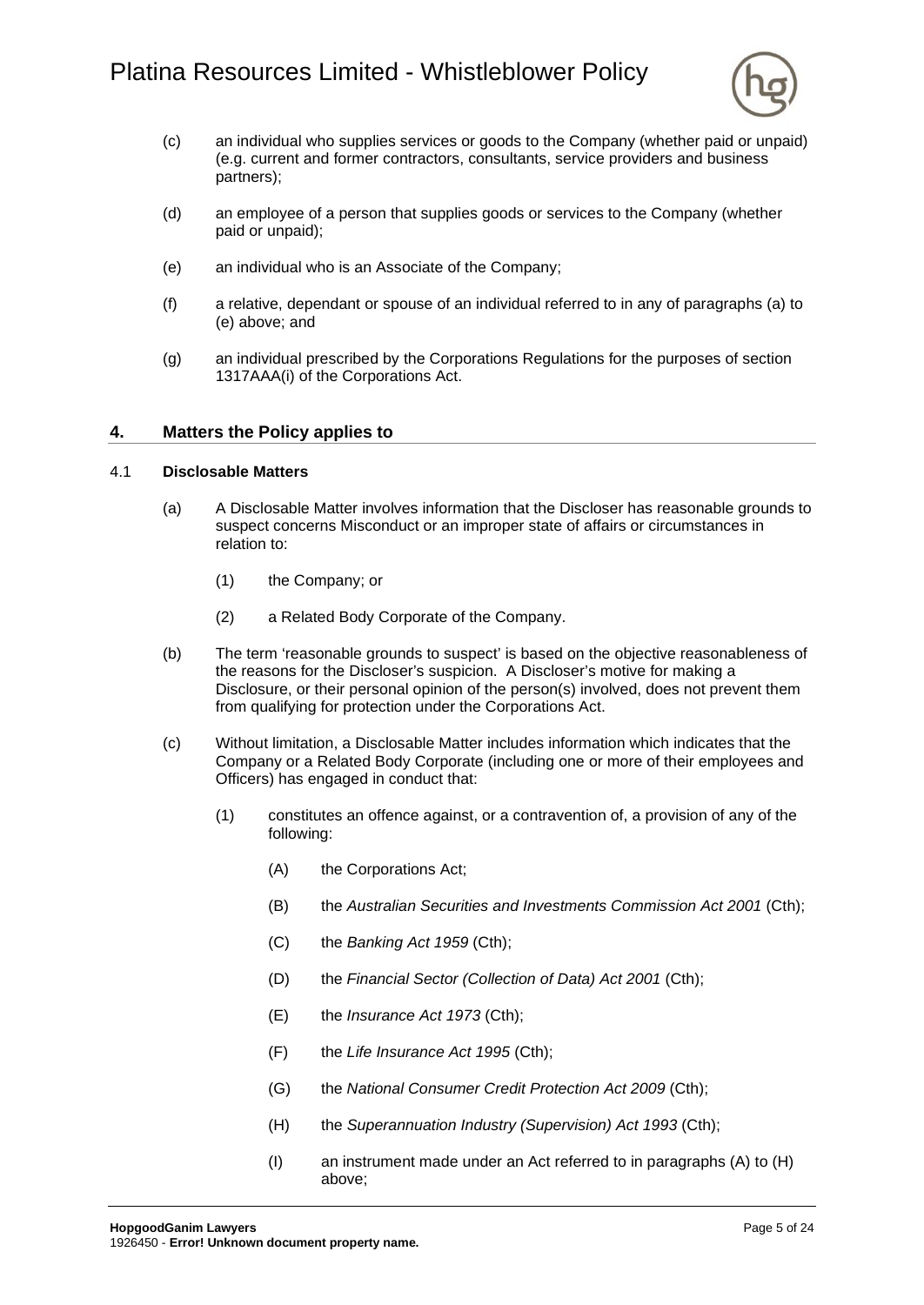

- (2) constitutes an offence against any other law of the Commonwealth that is punishable by imprisonment for a period of 12 months or more;
- (3) represents a danger to the public or the financial system; or
- (4) is prescribed by the Corporations Regulations for the purposes of section 1317AA(5)(f) of the Corporations Act.
- (d) By way of further example, the following types of wrongdoing will amount to a Disclosable Matter:
	- (1) illegal conduct, such as theft, dealing in, or use of illicit drugs, violence or illegal conduct, such as theft, dealing in, or use of illicit drugs, violence or threated violence and criminal damage against property);
	- (2) fraud, money laundering or misappropriation of funds;
	- (3) offering or accepting a bribe;
	- (4) financial irregularities;
	- (5) failure to comply with, or breach of, legal or regulatory requirements;
	- (6) conduct which poses a serious risk to health of an individual or the general public;
	- (7) conduct which poses a serious risk to the environment;
	- (8) conduct which breaches any Company policy or procedure;
	- (9) engaging in or threatening to engage in Detrimental Conduct against a person who has made a Disclosure or is believed or suspected to have made, or be planning to make, a Disclosure; or
	- (10) conduct which is intended to conceal any of the above or records or other evidence related to any of the above.
- (e) A Disclosable Matter includes conduct that may not involve a contravention of a particular law.
- (f) Information that indicates a significant risk to public safety or the stability of, or confidence in, the financial system is a Disclosable Matter, even if it does not involve a breach of a particular law.
- (g) A Discloser can still qualify for protection even if their Disclosure turns out to be incorrect.

#### <span id="page-7-0"></span>4.2 **What this Policy will not address**

- (a) This Policy is intended to complement (not replace) any applicable usual reporting avenues the Company has for raising issues of concern (for example, by talking to the relevant manager).
- (b) Disclosures that relate solely to Personal Work-Related Grievances, and that do not relate to Detriment or threat of Detriment to the Discloser, do not qualify for protection under the Corporations Act.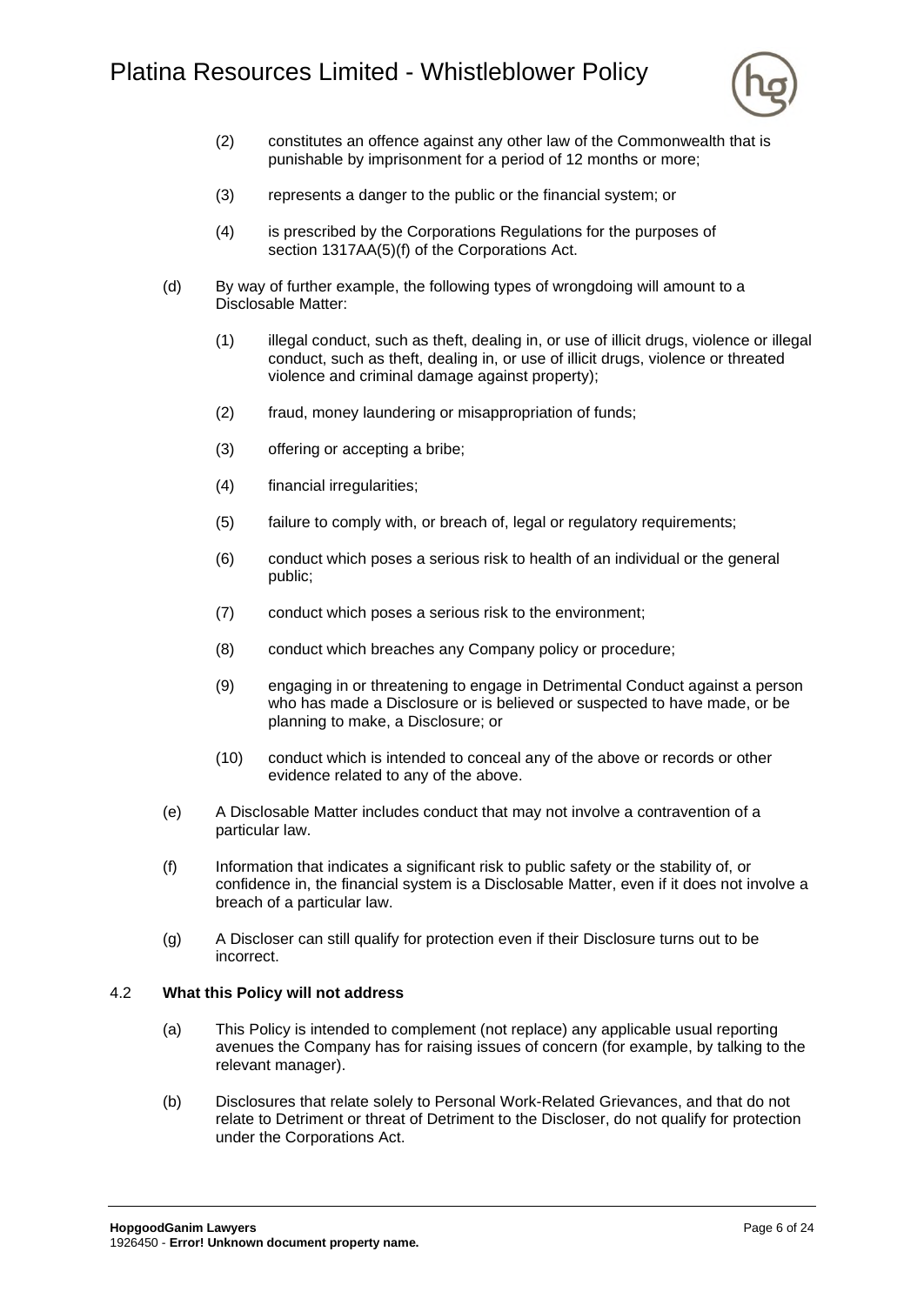# Platina Resources Limited - Whistleblower Policy



- (c) The Corporations Act includes the following specific examples of grievances that may be Personal Work-Related Grievances. These examples include:
	- (1) an interpersonal conflict between the Discloser and another employee;
	- (2) a decision that does not involve a breach of workplace laws;
	- (3) a decision about the engagement, transfer or promotion of the Discloser;
	- (4) a decision about the terms and conditions of engagement of the Discloser;
	- (5) a decision to suspend or terminate the engagement of the Discloser, or otherwise to discipline the Discloser.
- (d) A Personal Work-Related Grievance may still qualify for protection if:
	- (1) it includes information about Misconduct, or information about Misconduct includes or is accompanied by a Personal Work-Related Grievance (mixed report);
	- (2) the Company has breached employment or other laws punishable by imprisonment for a period of 12 months or more, engaged in conduct that represents a danger to the public, or the Disclosure relates to information that suggests Misconduct beyond the Discloser's personal circumstances;
	- (3) the Discloser suffers from or is threatened with Detriment for making a Disclosure; or
	- (4) the Discloser seeks legal advice or legal representation about the operation of the whistleblower protections under the Corporations Act.
- (e) Any complaints of injustice in the assessment of an employee's performance, or discrimination, will be dealt with under the appropriate Company policy.
- (f) Employees may raise Personal Work-Related Grievances and other types of issues or concerns that are not covered by this Policy by contacting the Company Secretary.
- (g) Employees are encouraged to seek legal advice about their rights and protections under employment or contract law and to resolve their Personal Work-Related Grievance.

# <span id="page-8-0"></span>**5. Making a Disclosure under this Policy**

#### <span id="page-8-1"></span>5.1 **Before making a Disclosure**

- (a) Employees of the Company who become aware of, or suspect on reasonable grounds, potential cases of Disclosable Matters are encouraged to discuss the matter with their manager at first instance. This is not a requirement and the Employee is free to make a Disclosure under this Policy without first discussing with their manager.
- (b) In making a Disclosure, a Discloser must have reasonable grounds to suspect that their Disclosure concerns a Disclosable Matter.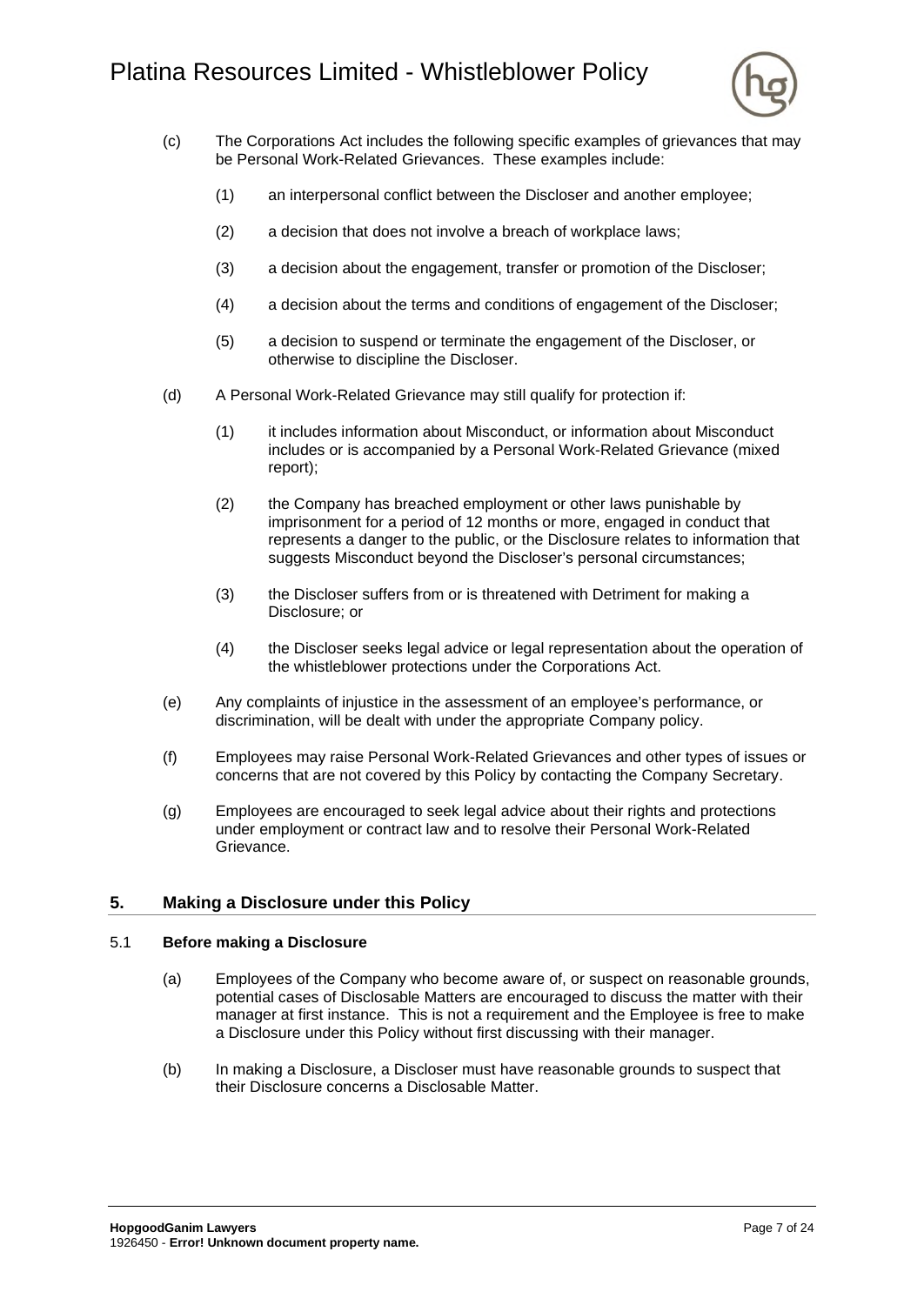

## <span id="page-9-0"></span>5.2 **Eligible Recipients**

- (a) A Discloser must make their Disclosure directly to an Eligible Recipient, in order for the Disclosure to qualify for protection under the Corporations Act (except for external Disclosures made in accordance with clause [6](#page-10-0) of this Policy).
- <span id="page-9-3"></span>(b) Under the Corporations Act each of the following is an Eligible Recipient in relation to the Company:
	- (1) an Officer or Senior Manager of the Company or a Related Body Corporate;
	- (2) the external auditor (including a member of an audit team conducting an audit) of the Company or a Related Body Corporate; and
	- (3) such other persons (if any) authorised by the Company to receive Disclosures under this Policy, which may be set out in [Schedule 1](#page-19-0) or as otherwise approved by the Company from time to time.
- (c) If any person is in doubt as to who is an Eligible Recipient, the Disclosure may be made to the Company Secretary.

#### <span id="page-9-1"></span>5.3 **Making a Disclosure**

- (a) Contact details for certain Eligible Recipients and the Company's external whistleblowing service (if any) are provided in [Schedule 1](#page-19-0) to this Policy.
- (b) A Discloser should expressly refer to this Policy when making a Disclosure.
- (c) External disclosures are dealt with under clause [6](#page-10-0) of this Policy.
- (d) The Company may from time to time appoint additional Eligible Recipients within the Company and may engage an external whistleblowing service to receive Disclosures.
- (e) The Company will communicate the identity and contact details of Eligible Recipients and details of any external whistleblowing service (as available) to Officers and employees of the Company by updating [Schedule 1](#page-19-0) of this Policy.
- (f) Any Disclosure made will be treated in accordance with this Policy.

#### <span id="page-9-2"></span>5.4 **Anonymous Disclosures**

- (a) A Disclosure can be made anonymously and still be protected under the Corporations Act.
- (b) A Discloser can choose to remain anonymous while making a Disclosure, over the course of any investigation and after any investigation is finalised.
- (c) A Discloser may refuse to answer questions that they feel could reveal their identity at any time, including during follow-up conversations.
- (d) A Discloser who wishes to remain anonymous should maintain ongoing two-way communication with the Company, so the Company can ask for follow-up questions or provide feedback.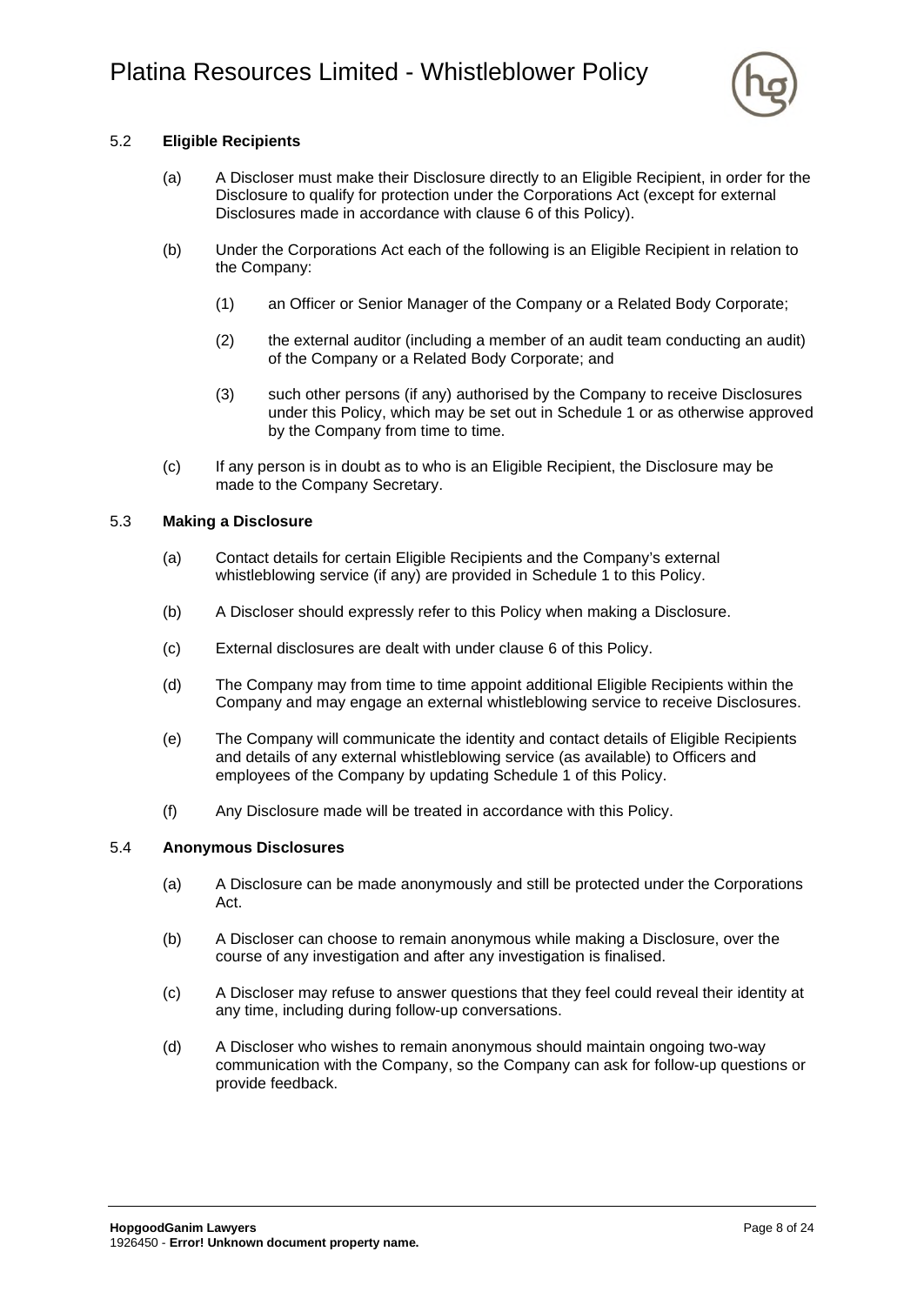

# <span id="page-10-0"></span>**6. External Disclosures**

#### <span id="page-10-1"></span>6.1 **Regulatory bodies and other external parties**

- (a) The Company encourages employees and external Disclosers to make a Disclosure to one of the Company's internal or external Eligible Recipients (if applicable) in the first instance. The Company would like to be aware of and address wrongdoing as early as possible. The Company's approach is intended to help build confidence and trust in this Policy and its whistleblower processes and procedures.
- (b) A Discloser may also make a Disclosure directly to regulatory bodies, or other external parties, about a Disclosable Matter and qualify for protection under the Corporations Act without making a prior Disclosure to the Company.
- (c) A Disclosure can be made to:
	- (1) ASIC;
	- (2) APRA; or
	- (3) another Commonwealth body prescribed by the Corporations Regulations for the purposes of s 1317AA(1)(b)(iii) of the Corporations Act;

and qualify for protection under the Corporations Act.

#### <span id="page-10-2"></span>6.2 **Disclosures to legal practitioners**

A Disclosure to a legal practitioner for the purposes of obtaining legal advice or legal representation in relation to the operation of the whistleblower provisions in Part 9.4AAA of the Corporations Act is protected (even in the event that the legal practitioner concludes that a Disclosure does not relate to a Disclosable Matter).

#### <span id="page-10-3"></span>**7. Public Interest Disclosures and Emergency Disclosures**

- (a) Disclosures can be made to a Journalist or parliamentarian under certain circumstances and qualify for protection under the Corporations Act.
- <span id="page-10-5"></span><span id="page-10-4"></span>(b) A Public Interest Disclosure is the Disclosure of information to a Journalist or a parliamentarian, where:
	- (1) at least 90 days have passed since the Discloser made a Disclosure to ASIC, APRA or another Commonwealth body prescribed by the Corporations Regulations for the purposes of s 1317AA(1)(b)(iii) of the Corporations Act;
	- (2) the Discloser does not have reasonable grounds to believe that that action is being, or has been taken, in relation to their Disclosure;
	- (3) the Discloser has reasonable grounds to believe that making a further Disclosure of the information would be in the public interest; and
	- (4) before making the Public Interest Disclosure, the Discloser has given written notice to the body in sub-paragraph [\(1\) \(](#page-10-5)i.e. the body to which the previous Disclosure was made) that:
		- (A) includes sufficient information to identify the previous Disclosure; and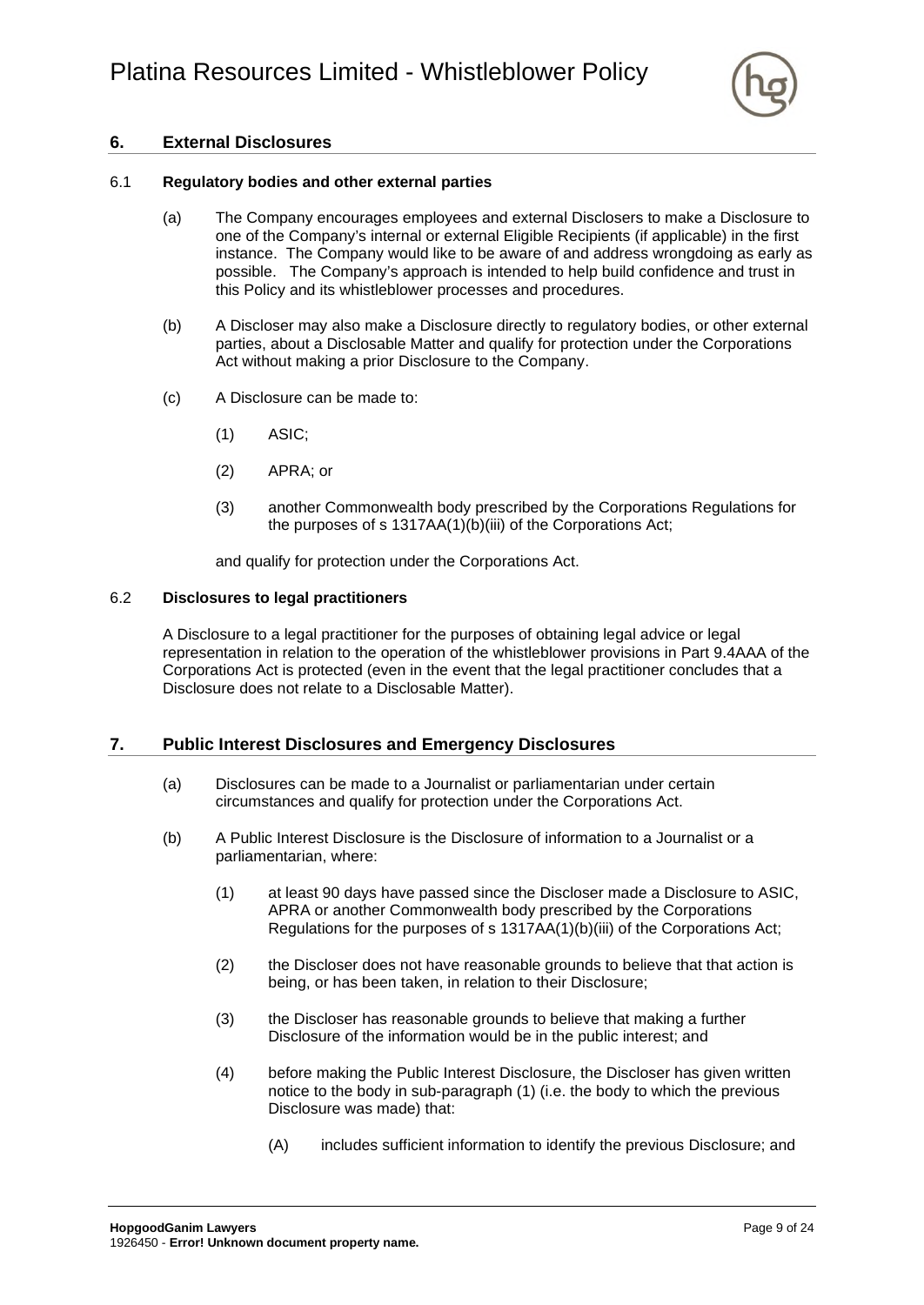

- (B) states that the Discloser intends to make a Public Interest Disclosure.
- <span id="page-11-3"></span><span id="page-11-2"></span>(c) An Emergency Disclosure is the Disclosure of information to a Journalist or parliamentarian, where:
	- (1) the Discloser has previously made a Disclosure of the information to ASIC, APRA or another Commonwealth body prescribed by the Corporations Regulations for the purposes of s 1317AA(1)(b) of the Corporations Act;
	- (2) the Discloser has reasonable grounds to believe that the information concerns a substantial and imminent danger to the health or safety of one or more persons or to the natural environment;
	- (3) before making the Emergency Disclosure, the Discloser has given written notice to the body in sub-paragraph [\(1\) \(](#page-11-3)i.e. the body to which the previous Disclosure was made) that:
		- (A) includes sufficient information to identify the previous Disclosure; and
		- (B) states that the Discloser intends to make an Emergency Disclosure; and
	- (4) the extent of the information disclosed in the Emergency Disclosure is no greater than is necessary to inform the Journalist or parliamentarian of the substantial and imminent danger.
- (d) It is important for a Discloser to understand the criteria for making a Public Interest Disclosure or Emergency Disclosure.
- (e) In particular, Disclosers should note before making a Public Interest Disclosure or Emergency Disclosure, a Disclosure must have previously been made to ASIC, APRA or a prescribed body and written notice provided to the body to which the Disclosure was made. Additionally, in the case of a Public Interest Disclosure, at least 90 days must have passed since the previous Disclosure.
- (f) A Discloser should contact an independent legal adviser before making a Public Interest Disclosure or an Emergency Disclosure.

#### <span id="page-11-0"></span>**8. Legal protections for Disclosers**

This clause [8](#page-11-0) sets out the protections that are available under Part 9.4AAA of the Corporations Act to Disclosers.

#### <span id="page-11-1"></span>8.1 **Identity protection**

- (a) The Company has legal obligations to protect the confidentiality of a Discloser's identity.
- <span id="page-11-4"></span>(b) A person (including Personnel bound by this Policy) cannot disclose the identity of a Discloser or information that is likely to lead to the identification of the Discloser (which they have obtained directly or indirectly because the Discloser made a Disclosure that qualifies for protection).
- <span id="page-11-5"></span>(c) The exception to clause [8.1\(b\)](#page-11-4) is if a person discloses the identity of the Discloser:
	- (1) to ASIC, APRA, or a member of the Australian Federal Police (within the meaning of the *Australian Federal Police Act 1979* (Cth));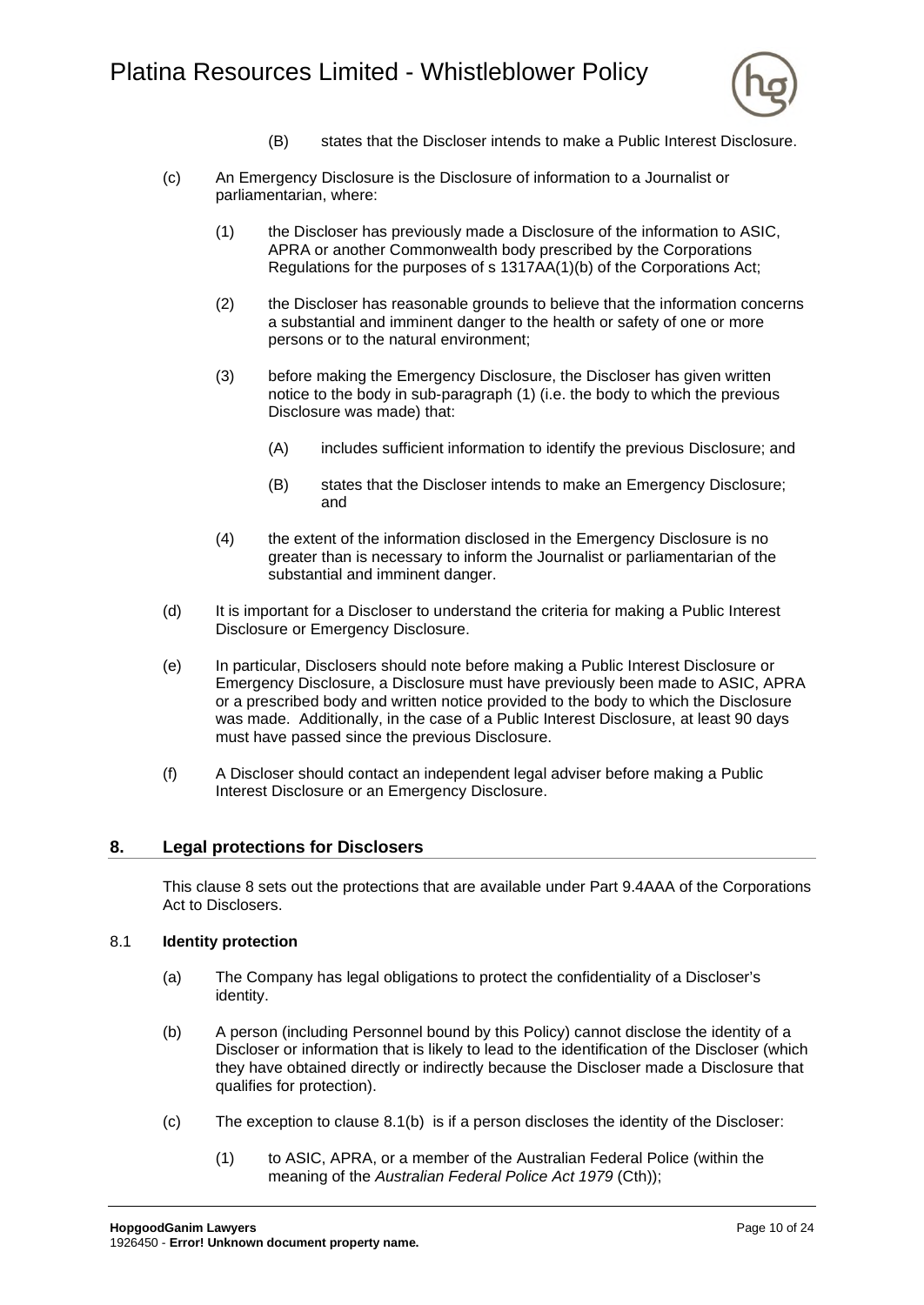

- (2) to a legal practitioner (for the purposes of obtaining legal advice or legal representation about the whistleblower provisions in Part 9.4AAA of the Corporations Act);
- (3) to a person or body prescribed by the Corporations Regulations for the purposes of section 1317AAE(2)(e) of the Corporations Act; or
- (4) with the consent of the Discloser.
- <span id="page-12-1"></span>(d) A person can disclose the information contained in a Disclosure with or without the Discloser's consent if:
	- (1) the disclosure of information:
		- (A) does not include the Discloser's identity; and
		- (B) is reasonably necessary for investigating the Disclosable Matter raised in the Disclosure; and
	- (2) the entity has taken all reasonable steps to reduce the risk that the Discloser will be identified from the information.
- (e) It is illegal for a person to identify a Discloser, or disclose information that is likely to lead to the identification of the Discloser, outside the exceptions in paragraphs [\(c\)](#page-11-5) and [\(d\)](#page-12-1) of this clause.
- (f) A Discloser can lodge a complaint with the Company about a breach of confidentiality by contacting the Company Secretary.
- (g) A Discloser may lodge a complaint about a breach of confidentiality with a regulator, such as ASIC, APRA or the ATO, for investigation.

#### <span id="page-12-0"></span>8.2 **Protection from detrimental acts or omissions**

- (a) A person (including Personnel bound by this Policy) cannot engage in conduct that:
	- (1) causes Detriment to a Discloser (or another person); or
	- (2) constitutes the making of a threat to cause Detriment to a Discloser (or another person),
	- if:
	- (3) the person believes or suspects that the Discloser (or another person) made, may have made, proposes to make or could make a Disclosure that qualifies for protection; and
	- (4) the belief or suspicion is the reason, or part of the reason, for the Detrimental Conduct,

#### (**Detrimental Conduct**).

- (b) A threat may be express or implied, or conditional or unconditional. A Discloser (or another person) who has been threatened in relation to a Disclosure does not have to actually fear that the threat will be carried out.
- (c) Section 1317ADA of the Corporations Act provides that Detriment includes any of the following: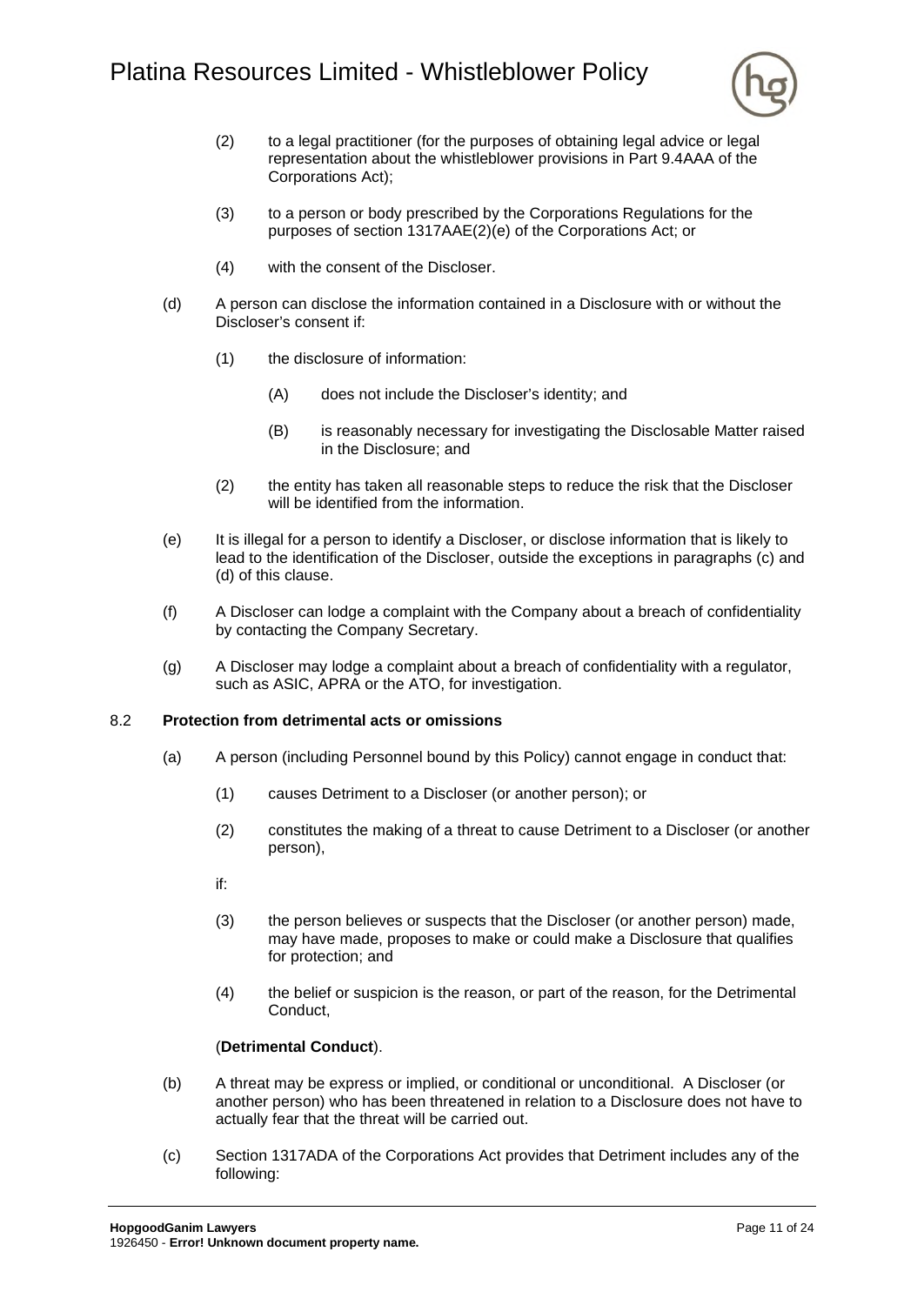# Platina Resources Limited - Whistleblower Policy



- (1) dismissal of an employee;
- (2) injury of an employee in his or her employment;
- (3) alteration of an employee's position or duties to his or her disadvantage;
- (4) discrimination between an employee and other employees of the same
- (5) employer;
- (6) harassment or intimidation of a person;
- (7) harm or injury to a person, including psychological harm;
- (8) damage to a person's property;
- (9) damage to a person's reputation;
- (10) damage to a person's business or financial position; or
- (11) any other damage to a person.
- (d) The following actions are not Detrimental Conduct:
	- (1) administrative action that is reasonable for the purpose of protecting a Discloser from detriment (e.g. moving a Discloser who has made a Disclosure about their immediate work area to another office to prevent them from detriment); and
	- (2) managing a Discloser's unsatisfactory work performance, if the action is in line with the entity's performance management framework.

#### <span id="page-13-0"></span>8.3 **Compensation and other remedies**

- (a) A Discloser (or any other employee or person) can seek compensation and other remedies through the courts under sections 1317AD and 1317AE if they suffer loss, damage or injury from Detriment arising from a Disclosure.
- (b) Disclosers are encouraged to seek independent legal advice in relation to their right to compensation and other remedies.

#### <span id="page-13-1"></span>8.4 **Civil, criminal and administrative liability protection**

- (a) A Discloser is protected from any of the following in relation to their Disclosure:
	- (1) civil liability (e.g. any legal action against the Discloser for breach of an employment contract, duty of confidentiality or another contractual obligation);
	- (2) criminal liability (e.g. attempted prosecution of the Discloser for unlawfully releasing information, or other use of the Disclosure against the Discloser in a prosecution (other than for making a false Disclosure)); and
	- (3) administrative liability (e.g. disciplinary action for making the Disclosure).
- (b) The protections do not grant immunity for any misconduct a Discloser has engaged in that is revealed in their Disclosure.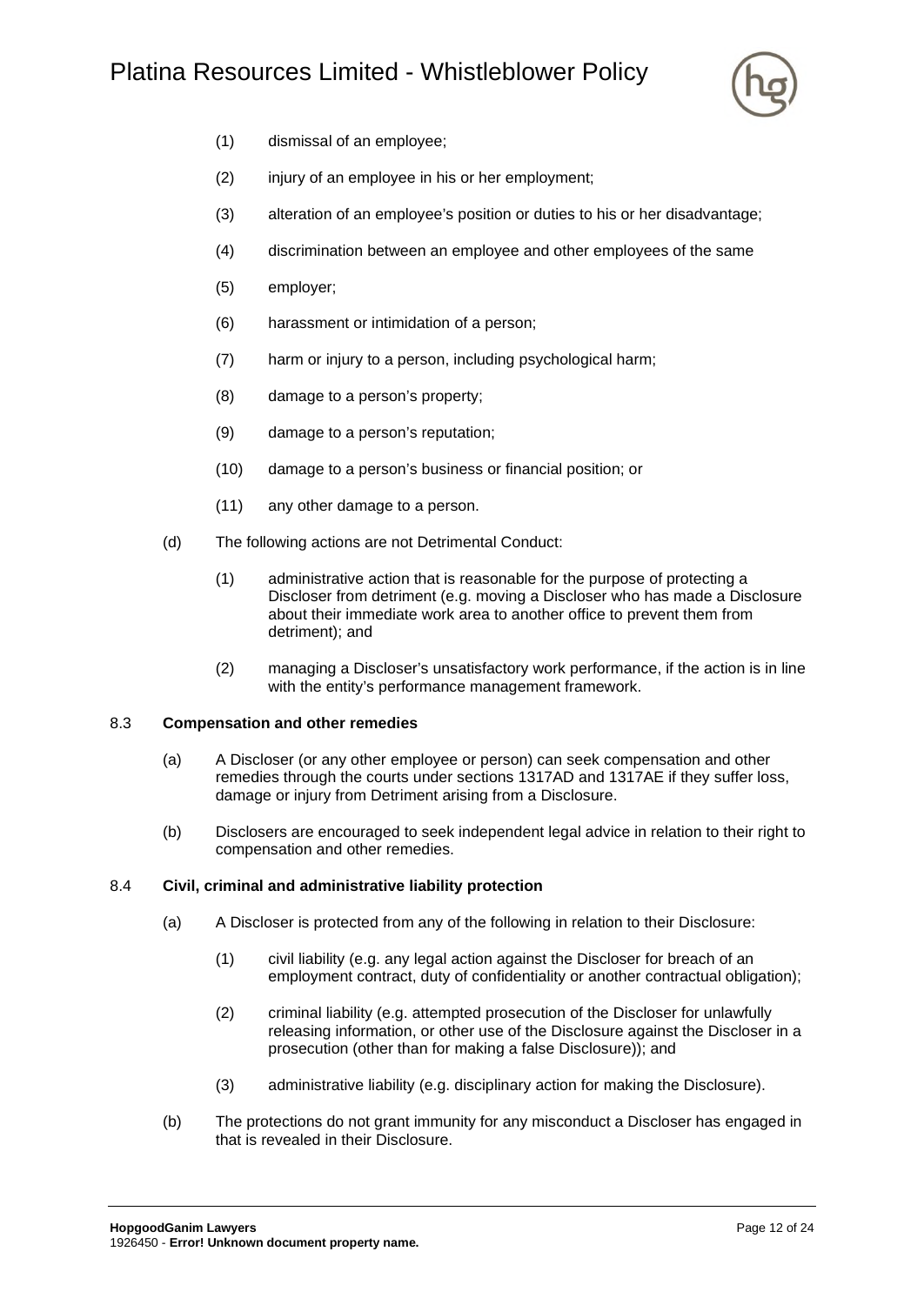

# <span id="page-14-0"></span>**9. Anonymity and confidentiality**

- (a) The Company will implement measures to protect the anonymity of Disclosers where a Disclosure is made anonymously which will include the following:
	- (1) communication with the Discloser will be through an anonymised email address; and
	- (2) a Discloser may adopt a pseudonym for the purpose of their Disclosure.
- (b) The Company will keep the identity of a Discloser who has made a Disclosure under this Policy confidential and not disclose the Discloser's identity, or information that is likely to lead to the identification of the Discloser, to a third party, except as permitted by the Corporations Act as set out in clause [8.1\(c\)](#page-11-5) or [8.1\(d\)](#page-12-1) of this Policy.
- (c) Unauthorised disclosure by Personnel of:
	- (1) a Discloser's identity; or
	- (2) information that is likely to lead to the identification of that person,

shall be a breach of this Policy and may also be in breach of the Corporations Act.

(d) The Company may take disciplinary action against any Personnel who makes an unauthorised disclosure under this Policy.

#### <span id="page-14-1"></span>**10. Support and practical protection for Disclosers**

- (a) The Company's processes and procedures for supporting and protecting Disclosers are set out in [0.](#page-20-0)
- (b) The Company will not tolerate any form of Detrimental Conduct to a Discloser who has made a Disclosure or to a person who is subjected to such conduct because of the belief or suspicion that they have made a Disclosure.
- (c) The Company will take all reasonable steps to protect Disclosers from Detriment because they have made, are proposing to make or able to make a Disclosure under this Policy.
- (d) Personnel found to have caused or threatened to cause Detriment to a Discloser may be subject to disciplinary action including, in serious cases, dismissal.
- (e) A Discloser who believes they have suffered Detriment as a result of making a Disclosure may wish to submit a complaint in accordance with [0.](#page-20-0)
- (f) A Discloser may seek independent legal advice or contact regulatory bodies, such as ASIC, APRA or the ATO, if they believe they have suffered Detriment.

#### <span id="page-14-2"></span>**11. Handling and investigation of Disclosures**

#### <span id="page-14-3"></span>11.1 **Handling a Disclosure**

(a) All Disclosures will be taken seriously and will be investigated as soon as practicable after they are received.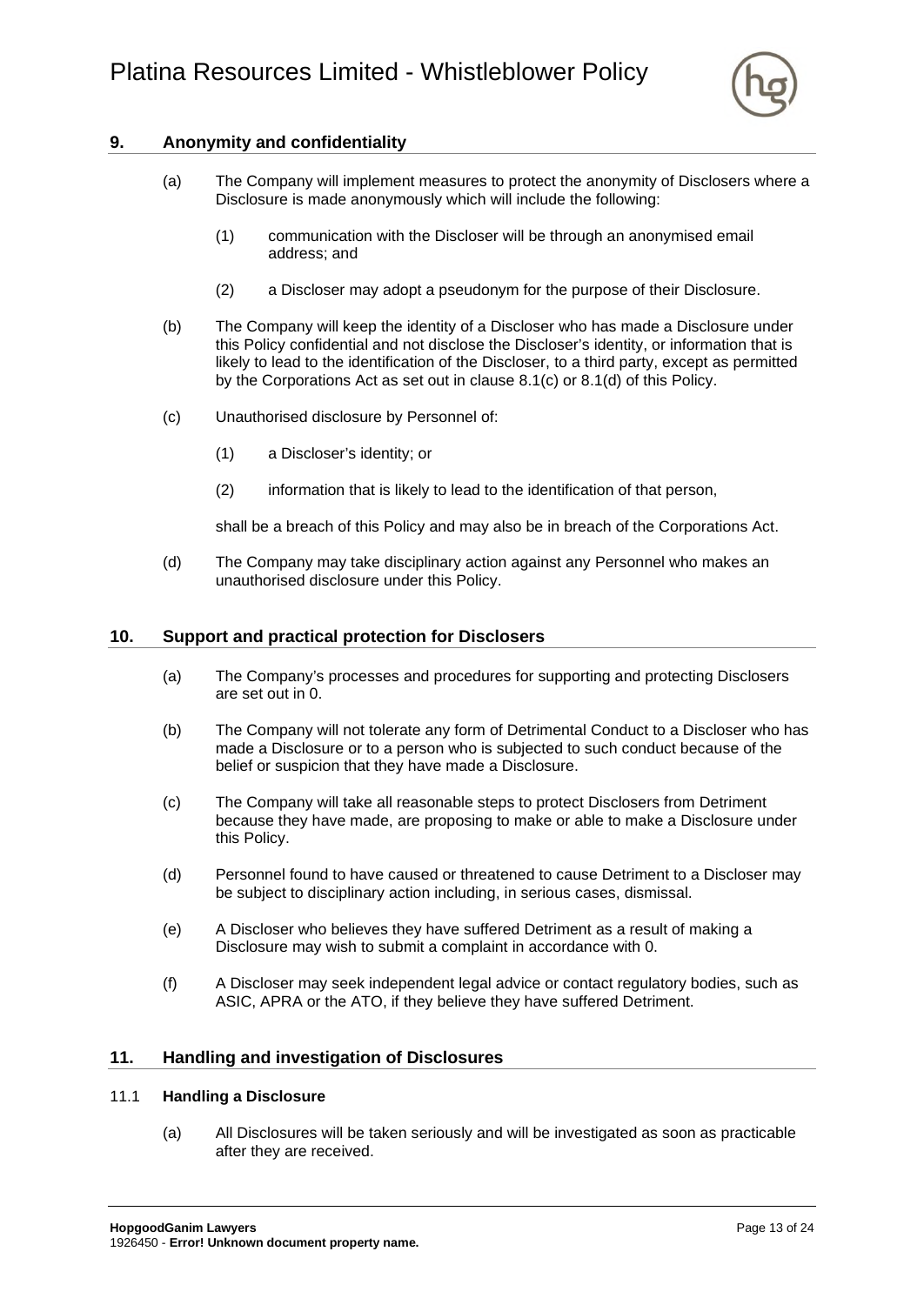

- (b) The Company will need to assess each Disclosure to determine whether:
	- (1) it qualifies for protection; and
	- (2) a formal, in-depth investigation is required.

#### <span id="page-15-0"></span>11.2 **Investigating a Disclosure**

- (a) Any investigation will be conducted in an objective and fair manner, and otherwise as is reasonable and appropriate having regard to the nature of the Disclosable Matter and the circumstances.
- (b) The Company may appoint a person to assist in the investigation of a Disclosure. Where appropriate, the Company will provide feedback to the Discloser regarding the progress and outcome of the investigation (subject to considerations of the privacy of those against whom allegations are made).
- (c) The key steps the Company will take in investigating Disclosures are set out in [Schedule 2.](#page-21-0)
- (d) Without a Discloser's consent, the Company cannot disclose information that is likely to lead to the identification of the Discloser as part of its investigation process - unless:
	- (1) the information does not include the Discloser's identity;
	- (2) the Company removes information relating to the Discloser's identity or other information that is likely to lead to the identification of the Discloser (e.g. the Discloser's name, position title (if applicable) and other identifying details); and
	- (3) it is reasonably necessary for investigating the issues raised in the Disclosure.

#### <span id="page-15-1"></span>11.3 **Factors the Company will consider**

If the Company determines that it will need to investigate a Disclosure, the Company will also need to determine:

- (a) the nature and scope of the investigation;
- (b) the person(s) within and/or outside the Company that should lead the investigation;
- (c) the nature of any technical, financial or legal advice that may be required to support the investigation; and
- (d) the timeframe for the investigation.

#### <span id="page-15-2"></span>11.4 **Limitations of the investigation process**

The Company may not be able to undertake an investigation if it is not able to contact the Discloser (e.g. if a Disclosure is made anonymously and the Discloser has refused to provide, or has not provided, a means of contacting them).

#### <span id="page-15-3"></span>11.5 **Keeping a Discloser informed**

(a) The Company will provide acknowledgement of receipt of a Disclosure to the Discloser who made the Disclosure (subject to the Company being able to contact that person).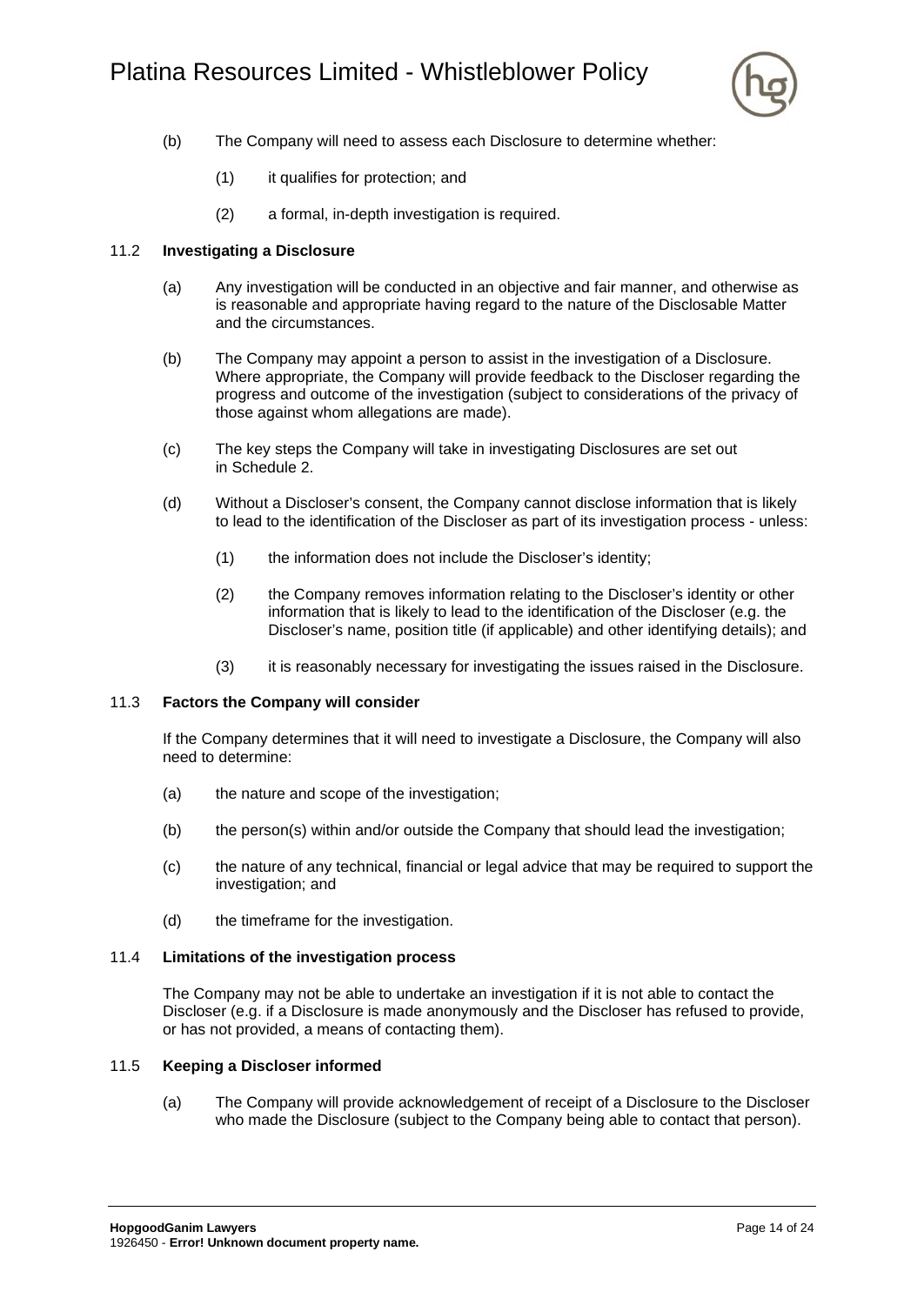

- (b) Subject to compliance with any legal requirements, a Discloser who makes a Disclosure will be provided with regular updates on the progress of the investigation, if the Discloser can be contacted (including through anonymous channels).
- (c) The frequency and timeframe of any update may vary depending on the nature of the Disclosure.
- (d) The Company will use reasonable efforts to provide updates to a Discloser during the key stages of the investigation, such as:
	- (1) when the investigation process has begun;
	- (2) while the investigation is in process; and
	- (3) after the investigation has been finalised.

#### <span id="page-16-0"></span>11.6 **How the investigation findings will be documented, reported internally and communicated to the Discloser**

- (a) A final report will record findings of the investigation and other action taken in respect of a Disclosure.
- (b) A final report will keep the identity of a Discloser confidential (unless the Discloser consents to the identification) by not referring to the Discloser by name or including details which may lead to the identification of the Discloser.
- (c) Notwithstanding this clause [11.6,](#page-16-0) the method for documenting and reporting the findings of an investigation will depend on the nature of the Disclosure.
- (d) A final report relating to the Board will be provided to the Chairman or to the chairman of the Audit Committee, as appropriate.
- (e) Final reports relating to executive leaders and internal audit team members, if applicable will be provided to the Chairman of the Board or to the chairman of the Audit Committee, as appropriate. Updates and final reports relating to all other matters will be provided to the Board or to the Audit Committee unless the Chairman of the Board or the chairman of the Audit Committee direct otherwise.
- (f) Reasonable efforts will then be made to communicate the conclusion and findings of the investigation and any other action taken in respect of a Disclosure to the Discloser. There may be circumstances where it may not be appropriate to provide details of the outcome of an investigation to the Discloser.

# <span id="page-16-1"></span>**12. Fair treatment of employees**

- (a) The Company will adopt the following measures for ensuring fair treatment of employees mentioned in a Disclosure:
	- (1) Disclosures will be handled confidentially, when it is practical and appropriate in the circumstances;
	- (2) each Disclosure will be assessed and may be the subject of an investigation;
	- (3) the objective of an investigation is to determine whether there is enough evidence to substantiate or refute the matters reported;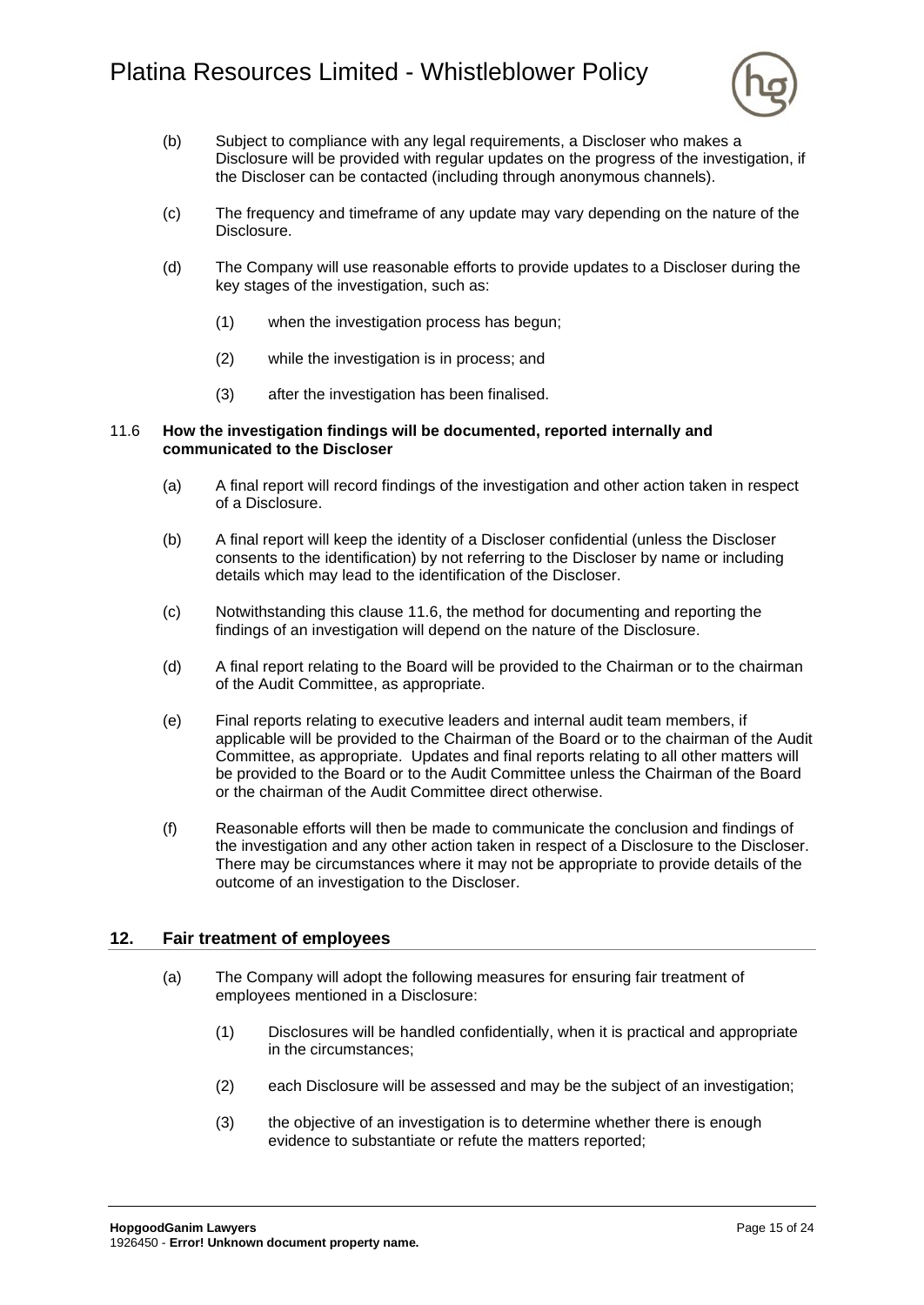

- (4) when an investigation needs to be undertaken, the process will be objective, fair and independent;
- (5) an employee who is the subject of a Disclosure will be advised about the subject matter of the Disclosure as and when required by principles of natural justice and procedural fairness and prior to any actions being taken—for example, if the Disclosure will be the subject of an investigation; and
- (6) an employee who is the subject of a Disclosure may contact the entity's support services (e.g. counselling).
- (b) Subject to compliance with any legal requirements, an employee who is the subject of a Disclosure has the right to:
	- (1) be informed as to the substance of the allegations;
	- (2) be given a reasonable opportunity to put their case (either orally or in writing) to the Company; and
	- (3) be informed of the findings in respect of the Disclosure.

#### <span id="page-17-0"></span>**13. Access to Policy, training and awareness**

#### <span id="page-17-1"></span>13.1 **How Policy will be made available**

- (a) The Company will make this Policy available to Personnel by:
	- (1) publishing the Policy on the Company intranet, if applicable or other suitable communication platform;
	- (2) publishing the Policy on the Company's website;
	- (3) publishing the Policy on staff noticeboards (if applicable); and
	- (4) providing the Policy to new employees on commencement of their employment with the Company.
- (b) Personnel may also request a copy of this Policy from their manager or the Company Secretary.

#### <span id="page-17-2"></span>13.2 **Training and awareness**

The Company will provide or arrange for the provision of relevant training:

- (a) to Personnel, to ensure they understand the requirements of this Policy and their rights and obligations in connection with this Policy; and
- (b) to Officers, Senior Managers and other Eligible Recipients of the Company, to ensure they understand how to properly respond to Disclosures received under this Policy.

#### <span id="page-17-3"></span>**14. Policy management**

#### <span id="page-17-4"></span>14.1 **Policy review**

(a) The Board has ultimate responsibility for the protection of Disclosers.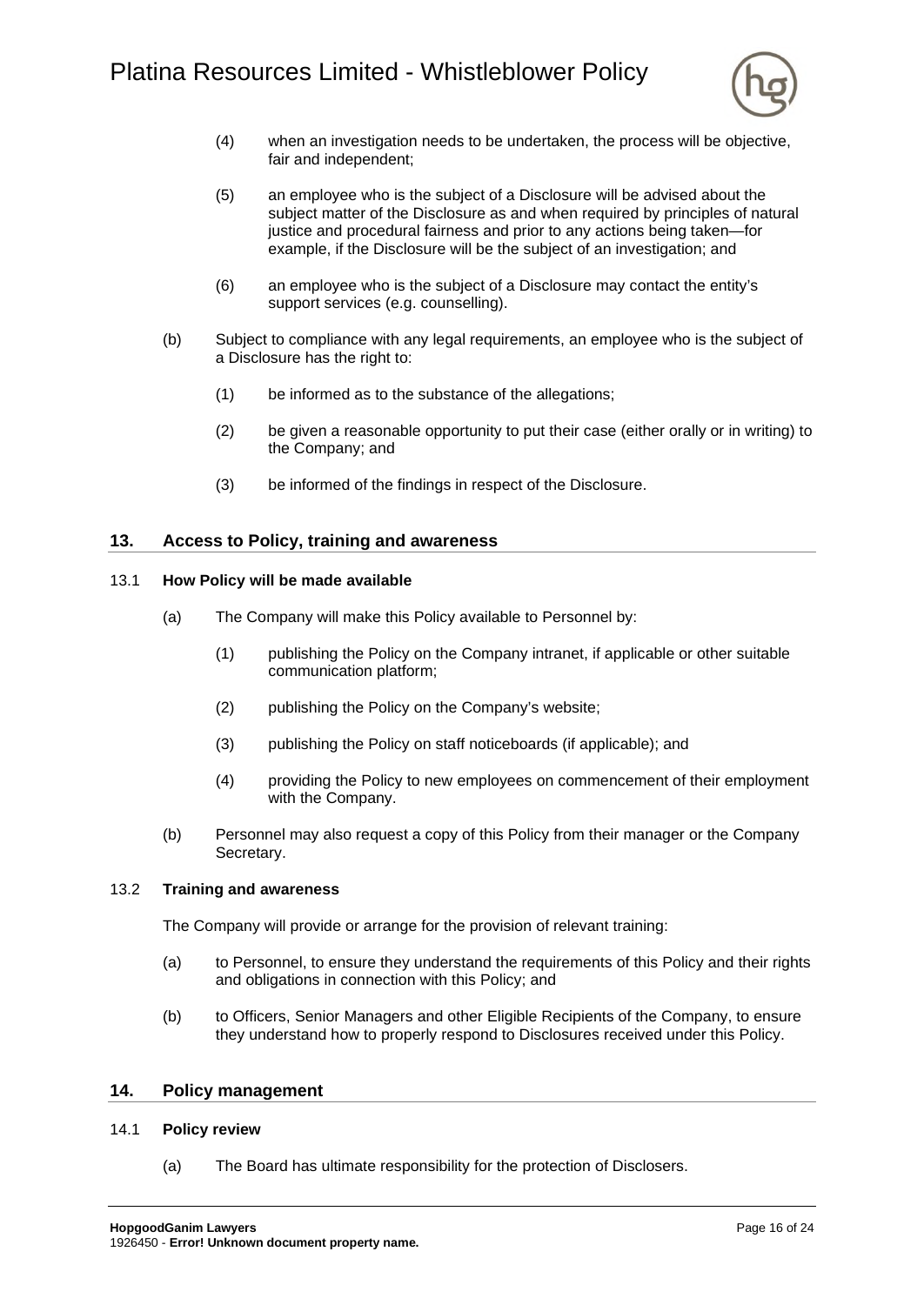

- (b) The Board is the governing body to which all Disclosures and investigations are provided, and where the ultimate decision-making power in respect of the reports and investigations resides.
- (c) Approval of this Policy is vested with the Board.
- (d) Reviews of this Policy are the responsibility of the Board and will be conducted annually. This is to ensure that the Policy remains consistent with the Corporations Act and all other relevant legislative and regulatory requirements, as well as the changing nature of the Company.

#### <span id="page-18-0"></span>14.2 **Policy revision and distribution**

| <b>Version</b>                    | 1.0                                                                    |  |
|-----------------------------------|------------------------------------------------------------------------|--|
| Date approved                     | 27 December 2019                                                       |  |
| <b>Author</b>                     | Paul Jurman                                                            |  |
| <b>Description of</b><br>revision | N/A                                                                    |  |
| <b>Internal distribution</b>      |                                                                        |  |
| Date                              | 27 December 2019                                                       |  |
| Recipient/s                       | The Directors, Company Secretary and all employees and<br>consultants. |  |

#### <span id="page-18-1"></span>14.3 **Policy history**

| <b>Policy owner</b>      | <b>Platina Resources Limited</b>                |  |
|--------------------------|-------------------------------------------------|--|
| <b>Version</b>           | 1.0                                             |  |
| <b>Status</b>            | Approved                                        |  |
| <b>Effective Date</b>    | 28 December 2019                                |  |
| <b>Review Period</b>     | Annually                                        |  |
| <b>Next Review date</b>  | 1 January 2021                                  |  |
| <b>Document Location</b> | Server in the offices of the Company Secretary. |  |

#### <span id="page-18-2"></span>14.4 **Policy approval**

| <b>Business unit or department</b> | Title     | Date |
|------------------------------------|-----------|------|
|                                    | Signature |      |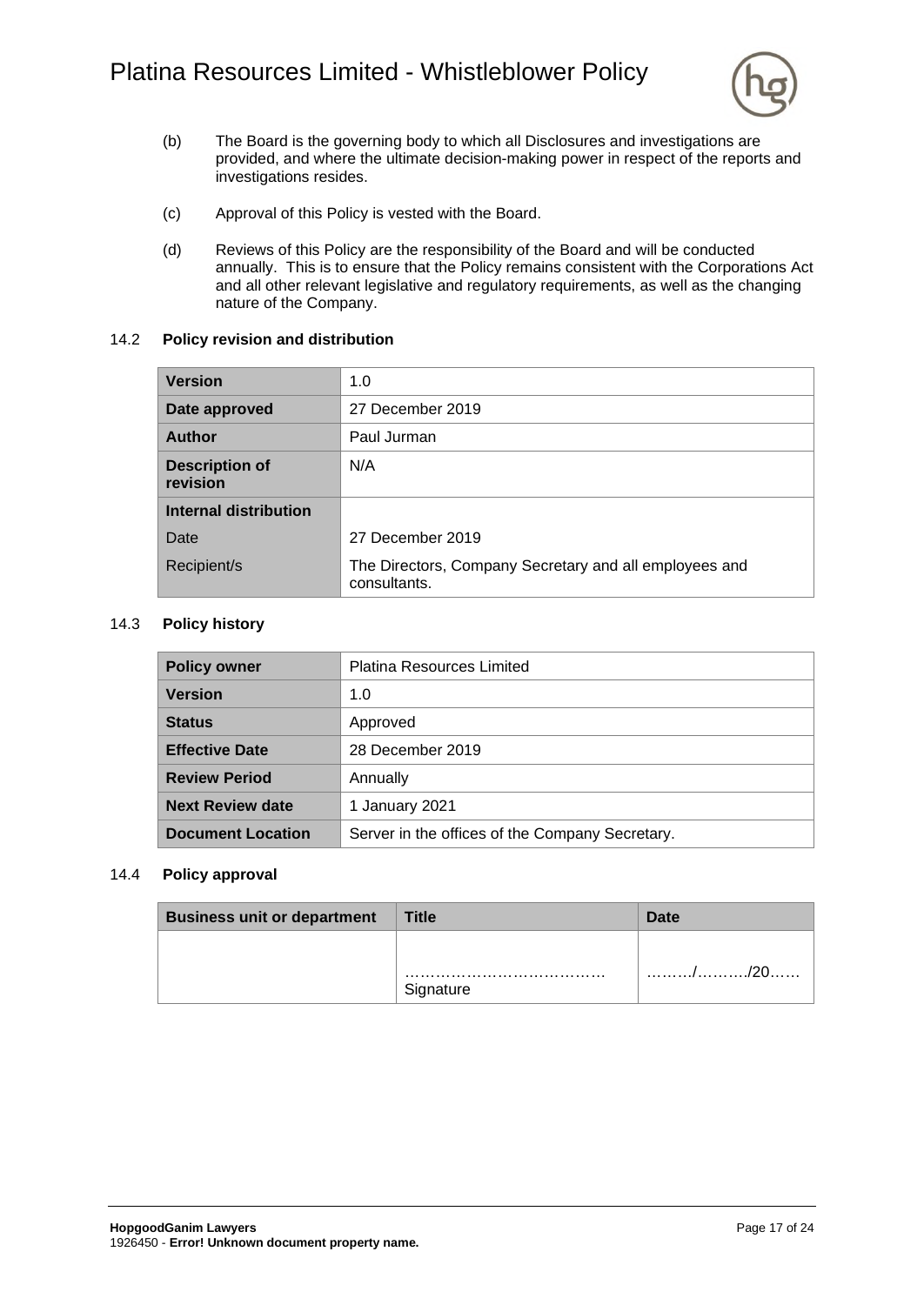

# <span id="page-19-0"></span>**Schedule 1 - Contact details for Eligible Recipients**

| <b>Eligible</b><br><b>Recipient</b> | <b>Contact details</b>                                                                                                        |
|-------------------------------------|-------------------------------------------------------------------------------------------------------------------------------|
| Chairman                            | By emailing Brian Moller at admin@platinaresources.com.au and addressing the<br>email to the Chairman of the Company.         |
|                                     | By telephoning +61 7 5580 9094 and asking for the Chairman of the Company.                                                    |
|                                     | By post to PO Box 281, Mt Hawthorn WA 6915, addressed to the Chairman, Platina<br>Resources Limited.                          |
| Company<br>Secretary                | By emailing Paul Jurman at admin@platinaresources.com.au and addressing the<br>email to the Company Secretary of the Company. |
|                                     | By telephoning +61 7 5580 9094 and asking for the Company Secretary of the<br>Company.                                        |
|                                     | By post to PO Box 281, Mt Hawthorn WA 6915, addressed to the Company<br>Secretary, Platina Resources Limited.                 |
| Managing<br><b>Director</b>         | By emailing Corey Nolan at cn@platinaresources.com.au and addressing the email<br>to the Managing Director of the Company.    |
|                                     | By telephoning +61 7 5580 9094 and asking for the Managing Director.                                                          |
|                                     | PO Box 281, Mt Hawthorn WA 6915, addressed to the Managing Director, Platina<br>Resources Limited.                            |

Contact details for Eligible Recipients within the Company.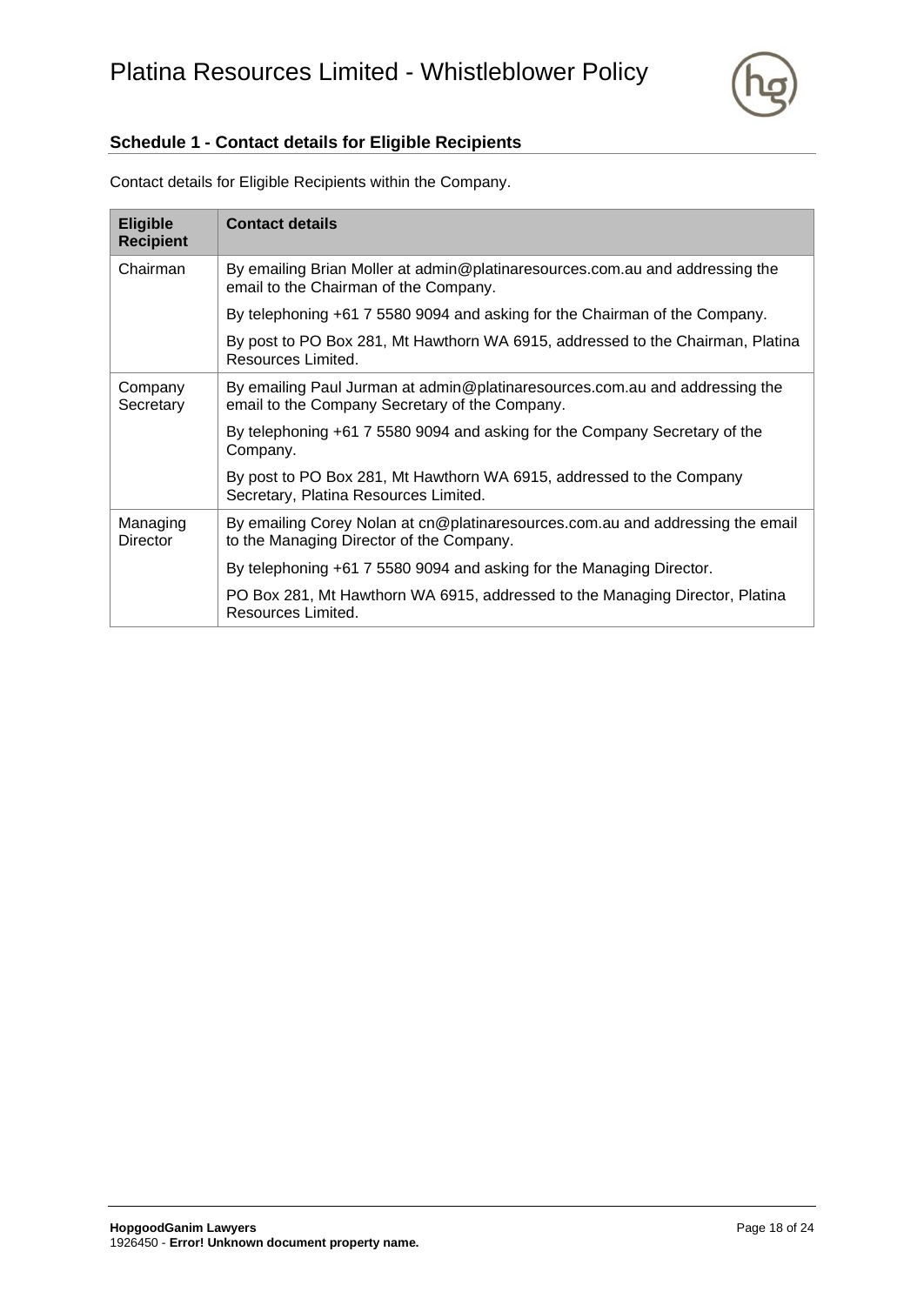

# <span id="page-20-0"></span>**- Processes and procedures for protecting whistleblowers**

#### 1. **Identity protection (confidentiality)**

- 1.1 The Company will adopt the following measures to reduce the risk that the Discloser will be identified from the information contained in a Disclosure:
	- (a) All personal information or reference to the Discloser witnessing an event will be redacted.
	- (b) The Discloser will be referred to in a gender-neutral context.
	- (c) Where possible, the Discloser will be contacted to help identify certain aspects of their Disclosure that could inadvertently identify them.
	- (d) Disclosures will be handled and investigated by qualified staff.
- 1.2 The Company will adopt the following secure record-keeping and information-sharing processes in relation to Disclosures:
	- (a) All paper and electronic documents and other materials relating to Disclosures will be stored securely.
	- (b) Access to all information relating to a Disclosure will be limited to those directly involved in managing and investigating the Disclosure.
	- (c) Only a restricted number of people who are directly involved in handling and investigating a Disclosure will be made aware of a Discloser's identity (subject to the Discloser's consent) or information that is likely to lead to the identification of the Discloser.
	- (d) Communications and documents relating to the investigation of a Disclosure will not to be sent to an email address or to a printer that can be accessed by other staff.
	- (e) Each person who is involved in handling and investigating a Disclosure will be reminded about the confidentiality requirements, including that an unauthorised Disclosure of a Discloser's identity may be a criminal offence.

#### 2. **Protection from Detrimental Acts or omissions**

- (a) The Company adopts and regularly reviews the internal processes it has in place intended to protect Disclosers from Detriment.
- (b) The Company will conduct an assessment of the risk of Detriment against a Discloser and subject to that assessment, will take appropriate action as set out below.
- (c) In conducting an assessment of the risk, the Company will review and consult with the Discloser about possible actions to protect the Discloser from risk of Detriment - for example, the Company may allow the Discloser to perform their duties from another location, reassign the Discloser to another role at the same level, make other modifications to the Discloser's workplace or the way they perform their work duties, or reassign or relocate other staff involved in the Disclosable Matter.
- (d) The Company will, subject to the terms of this Policy, notify the appropriate Personnel in management who need to be aware of the Disclosure refreshing them about their responsibilities under the law, including to:
	- (1) maintain the confidentiality of a Discloser;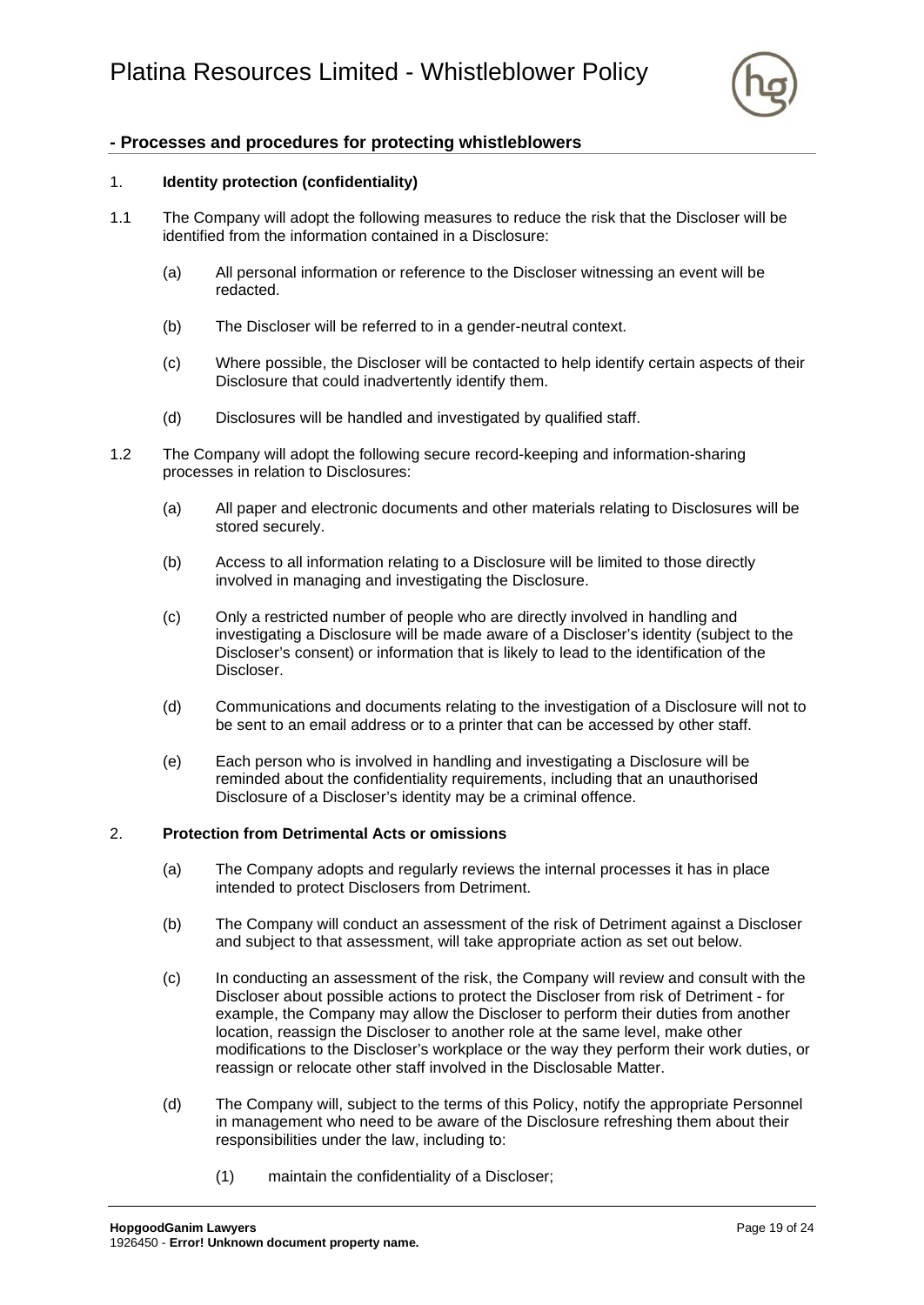

- (2) address the risks of isolation or harassment;
- (3) manage conflicts; and
- (4) ensure fairness when managing the performance of, or taking other management action relating to, a Discloser.
- (e) Where appropriate, the Company will also discuss with a Discloser support services available to the Discloser that relate to the Discloser's involvement in the Disclosable Matter the subject of their Disclosure, including for example access to:
	- (1) a formal employee assistance program;
	- (2) privately arranged counselling; or
	- (3) other professional or legal services.
- (f) The Company will also, as appropriate, discuss with the Discloser strategies to help the Discloser deal with their involvement in the Disclosable Matter the subject of their Disclosure.
- (g) Where the Discloser is an employee, the Company will also draw the Discloser's attention to other policies it has in place which relate to employee support services.
- (h) If as a Discloser you think you have suffered Detriment, you can lodge a complaint with the Company by contacting the Company Secretary.
- (i) The Company will seek to manage a complaint of this kind in a way consistent with the Company's existing grievance handling, complaint management or dispute resolution processes.
- (j) The complaint may be investigated as a separate matter by Personnel who are not involved in dealing with Disclosures, in a similar manner to the process for investigating Disclosures set out in [Schedule 2](#page-21-0) of this Policy. The investigation findings will be provided to the Board or Audit Committee.
- <span id="page-21-0"></span>(k) If the Company is satisfied that the complaint is substantiated, then the Company will take appropriate restorative action, which could involve any of the following:
	- (1) disciplinary action;
	- (2) allowing the Discloser to take extended leave;
	- (3) developing a career development plan for the Discloser that includes new training and career opportunities; or
	- (4) an offer of compensation or other remedies.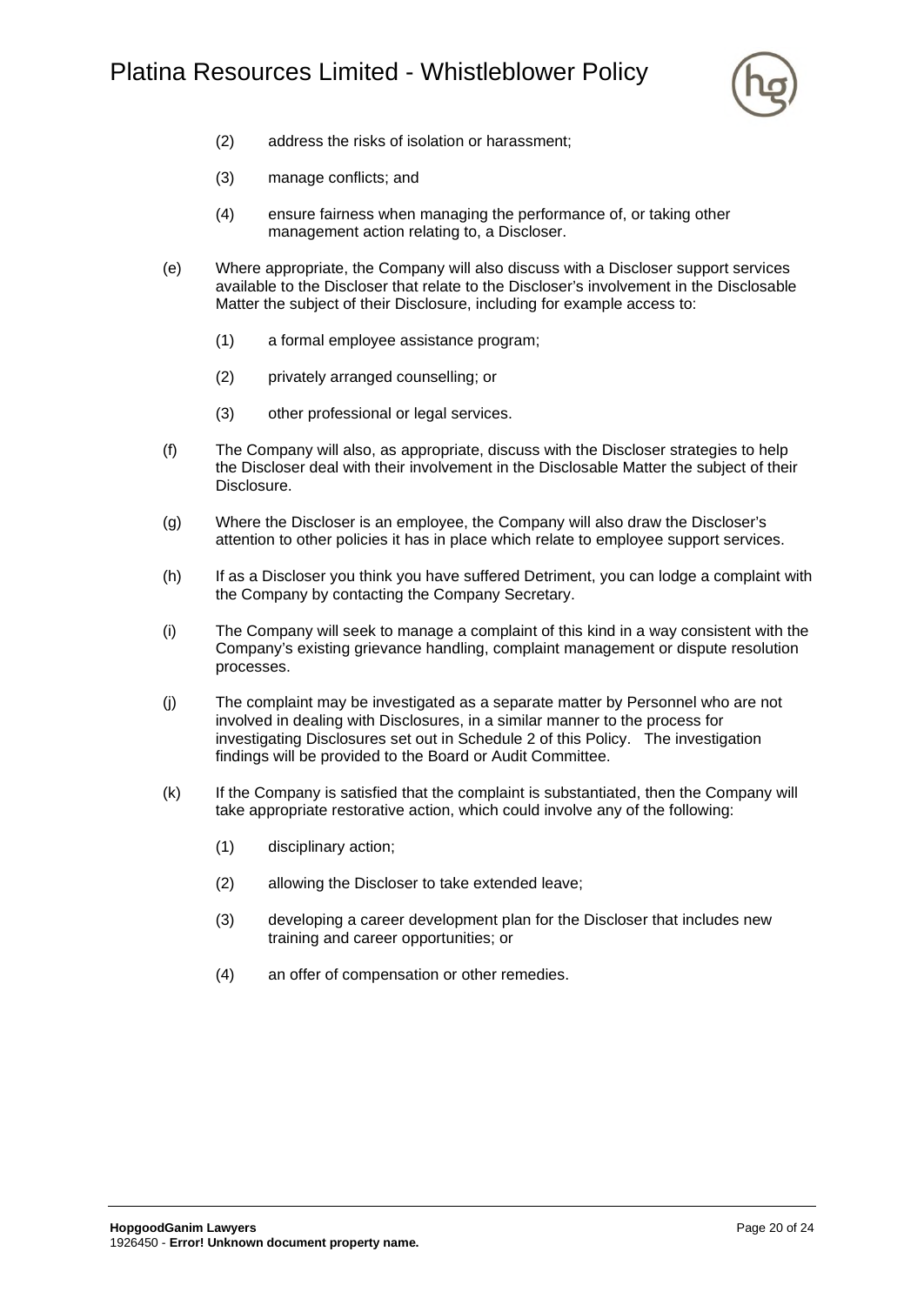

# **Schedule 2 - Investigation process**

The way in which the Company will investigate a Disclosure will depend upon the circumstances.

#### 1. **Purpose**

The purpose of an investigation will be to determine, as far as it is possible to do, the facts alleged in the Disclosure and all other relevant circumstances, to enable the Company to decide what action should be taken in response to the Disclosure. In each case the process will involve the collection of relevant data, including potentially through interview of witnesses and potential witnesses.

#### 2. **Who will conduct the investigation?**

The Company will decide who should conduct the investigation, potentially after seeking and with the benefit of legal advice. Possibilities include:

- (a) the conduct of an internal investigation by an appropriate member or members of the Company's staff;
- (b) the appointment of an external investigator to conduct an investigation at arm's length from the Company;
- (c) the conduct of an investigation by solicitors appointed by the Company to advise the Company in relation to the Disclosure;

or a combination of these.

#### 3. **Types of investigation**

Upon receipt of a Disclosure the Company will make an initial assessment about the type of investigation required, potentially after seeking and with the benefit of legal advice. Possibilities include:

- (a) A preliminary enquiry to determine whether there are specific factual allegations capable of response. A preliminary enquiry may lead to a more fulsome investigation, as below;
- (b) An investigation 'on the papers' in which the appointed investigator will make findings after an examination of documentary evidence only, with no or limited interview of witnesses. An investigation on the papers may lead to a more comprehensive investigation;
- (c) A full or formal investigation involving interviews of witnesses and potential witnesses and the production of signed witness statements.

#### 4. **Investigation outcomes**

The usual outcome of an investigation will be the production, by the investigator, of a written investigation report, setting out the findings of the investigation.

The Company will use and rely upon the investigation report to make ongoing decisions about how to deal with the Disclosure that prompted the investigation and the matters raised by it.

The extent to which, if at all, and to whom, the content of an investigation report will be publicised will vary according to the circumstances. Due to the sensitive nature of the matters with which this Policy is concerned some level of confidentiality will almost always apply. In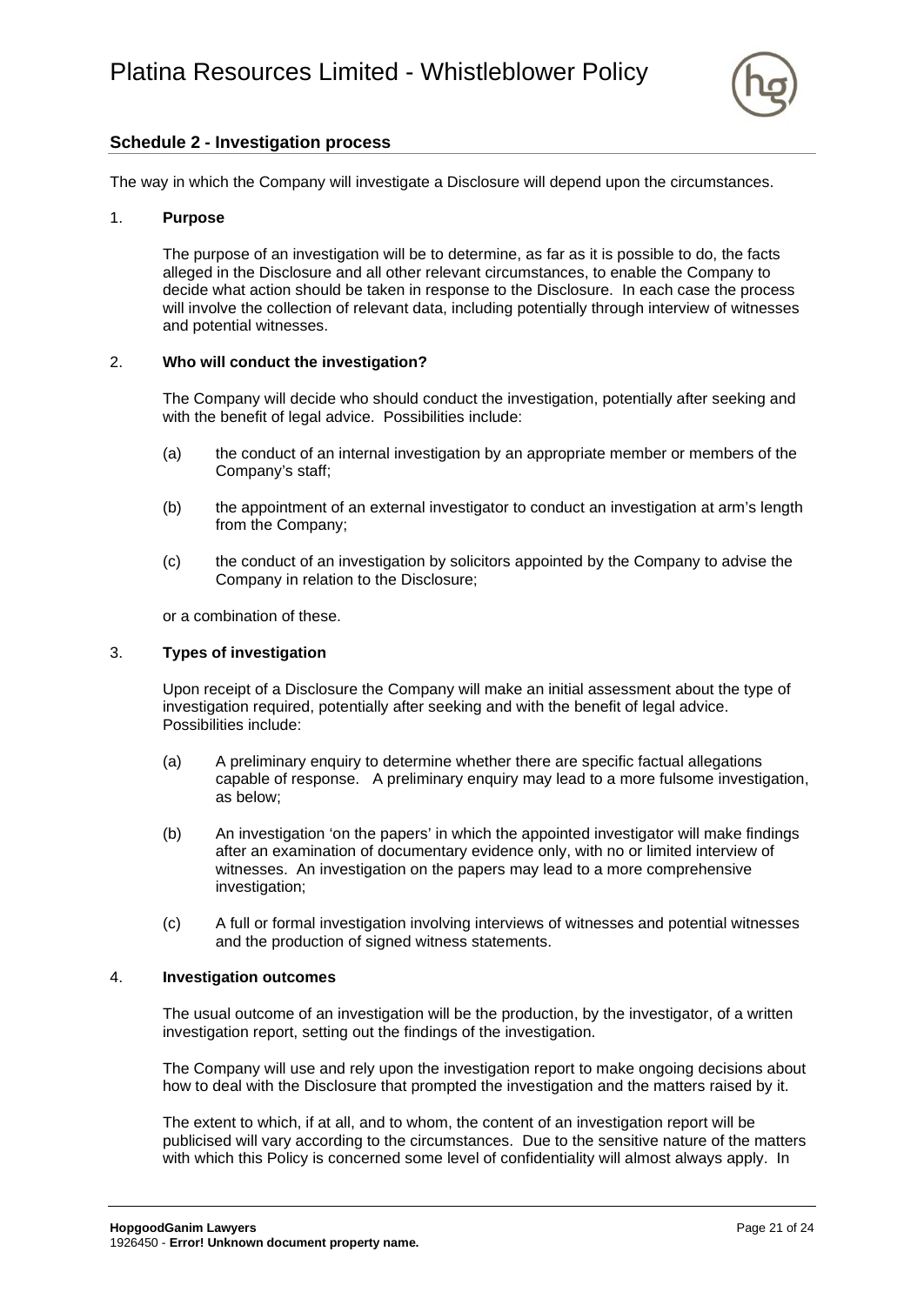

some cases an investigation report will be legally protected from disclosure by legal professional privilege.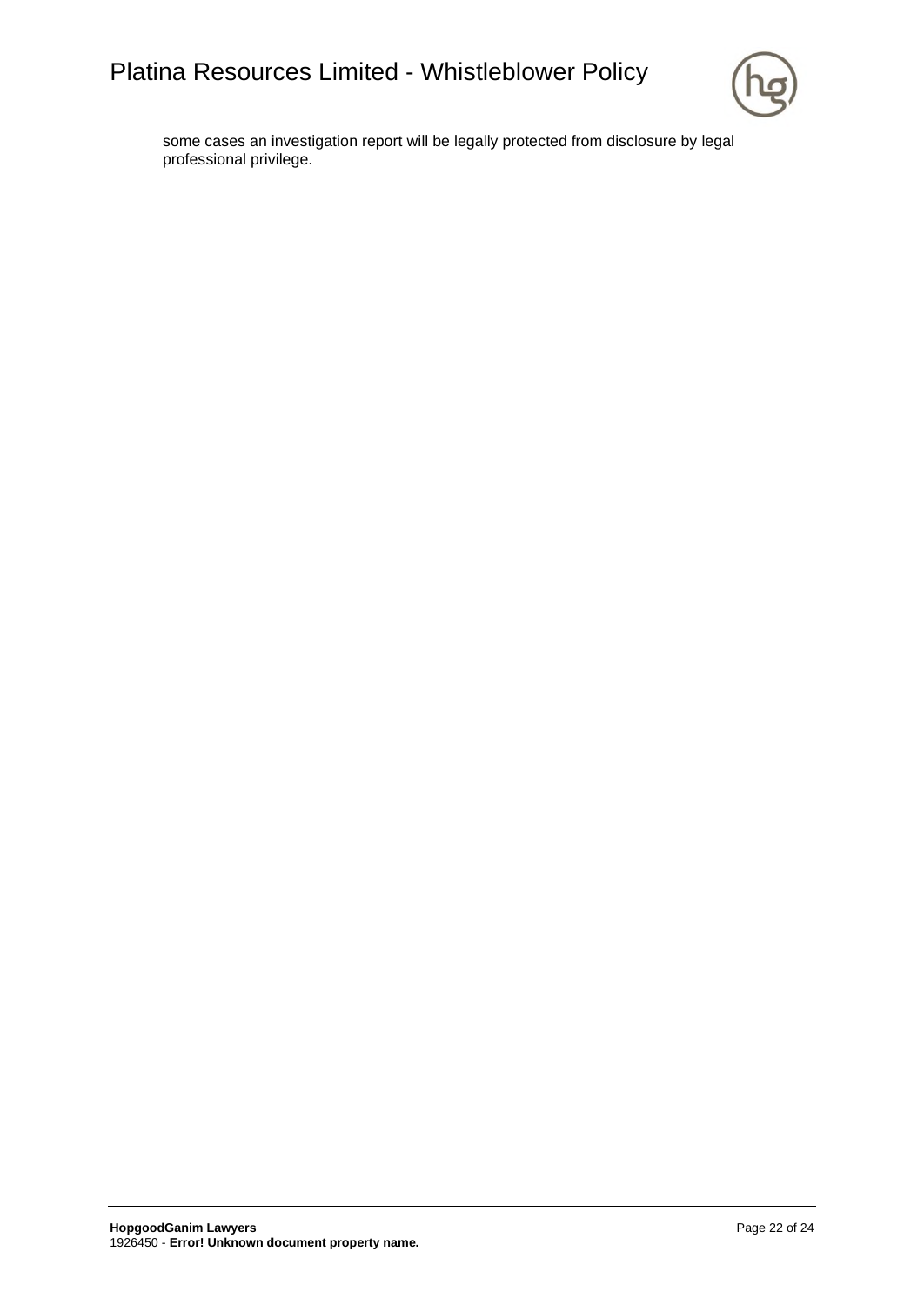

# <span id="page-24-0"></span>**Schedule 3 - Protections under the Taxation Administration Act**

- <span id="page-24-2"></span><span id="page-24-1"></span>1. The Taxation Administration Act gives special protection to disclosures about a breach of any Australian tax law by the Company or misconduct in relation to the Company's tax affairs if the following conditions are satisfied:
	- (a) the whistleblower is or has been:
		- (1) an officer or employee of the Company;
		- (2) an individual who supplies goods or services to the Company or an employee of a person who supplies goods or services to the Company (whether paid or unpaid);
		- (3) an individual who is an associate of the Company;
		- (4) a spouse, child, dependent or dependent of the spouse of any individual referred to at paragraphs [\(1\)](#page-24-1) to [\(3\)](#page-24-2) above; and
	- (b) the disclosure is made to:
		- (1) one of the following persons in relation to the Company (**Eligible Recipient**):
			- (A) an Officer, Senior Manager or employee who has functions or duties relating to tax affairs of the body corporate;
			- (B) an auditor of the Company (or a member of that audit team);
			- (C) a registered tax agent or BAS agent (within the meaning of the *Tax Agent Services Act 2009* (Cth)) who provides tax or BAS services to the Company;
			- (D) a person or body authorised by the Company to receive disclosures that may qualify for protection under Part IVD of the Taxation Administration Act;
		- (2) the Commissioner of Taxation; or
		- (3) a legal practitioner for the purpose of obtaining legal advice or legal representation in relation to the operation of the whistleblower provisions in the Taxation Administration Act; and
	- (c) if the report is made to an Eligible Recipient, the whistleblower:
		- (1) has reasonable grounds to suspect that the information indicates misconduct, or an improper state of affairs or circumstances, in relation to the tax affairs of the Company or an associate of that company; and
		- (2) considers that the information may assist the Eligible Recipient to perform functions or duties in relation to the tax affairs of the Company or an associate (within the meaning of section 318 of the *Income Tax Assessment Act 1936* (Cth)) of the Company; and
	- (d) if the disclosure is made to the Commissioner of Taxation, the whistleblower considers that the information may assist the Commissioner to perform his or her functions under a taxation law in relation to the Company or an associate of the Company.
- 2. The Company's external auditor as at the date of this Policy is Bentleys.